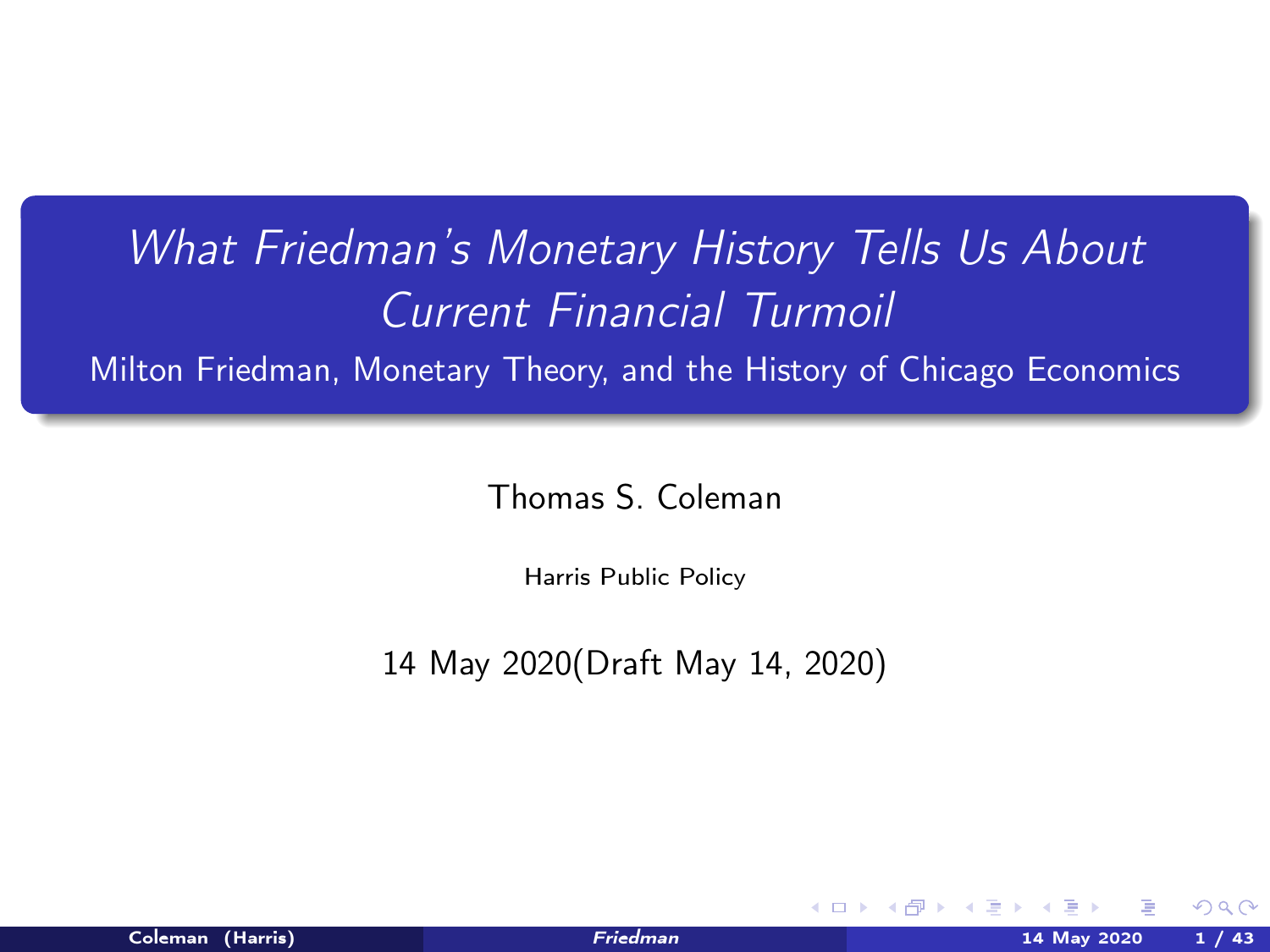# How Does Friedman & Schwartz's Monetary History Help Us Understand Today?

Financial crises are part of US (and world) history

• More common than we sometimes think

The memory of 2008 is fresh

But I think financial turmoil today is very different from 2008

• Today is an economic crisis, not (or not yet) a financial crisis

Three episodes, which teach us about money, banking, and liquidity crises:

- 1907-08: liquidity crisis, restricted convertibility, and depression
- 1930s: Fed failure, massive bank failures, and the Great Depression
- 2008: Quantitative Easing and how the Fed saved the financial system

Before turning to monetary history, let's review Milton Friedman & his contributions

 $\Omega$ 

**K ロ ▶ | K 何 ▶ | K ヨ ▶ |**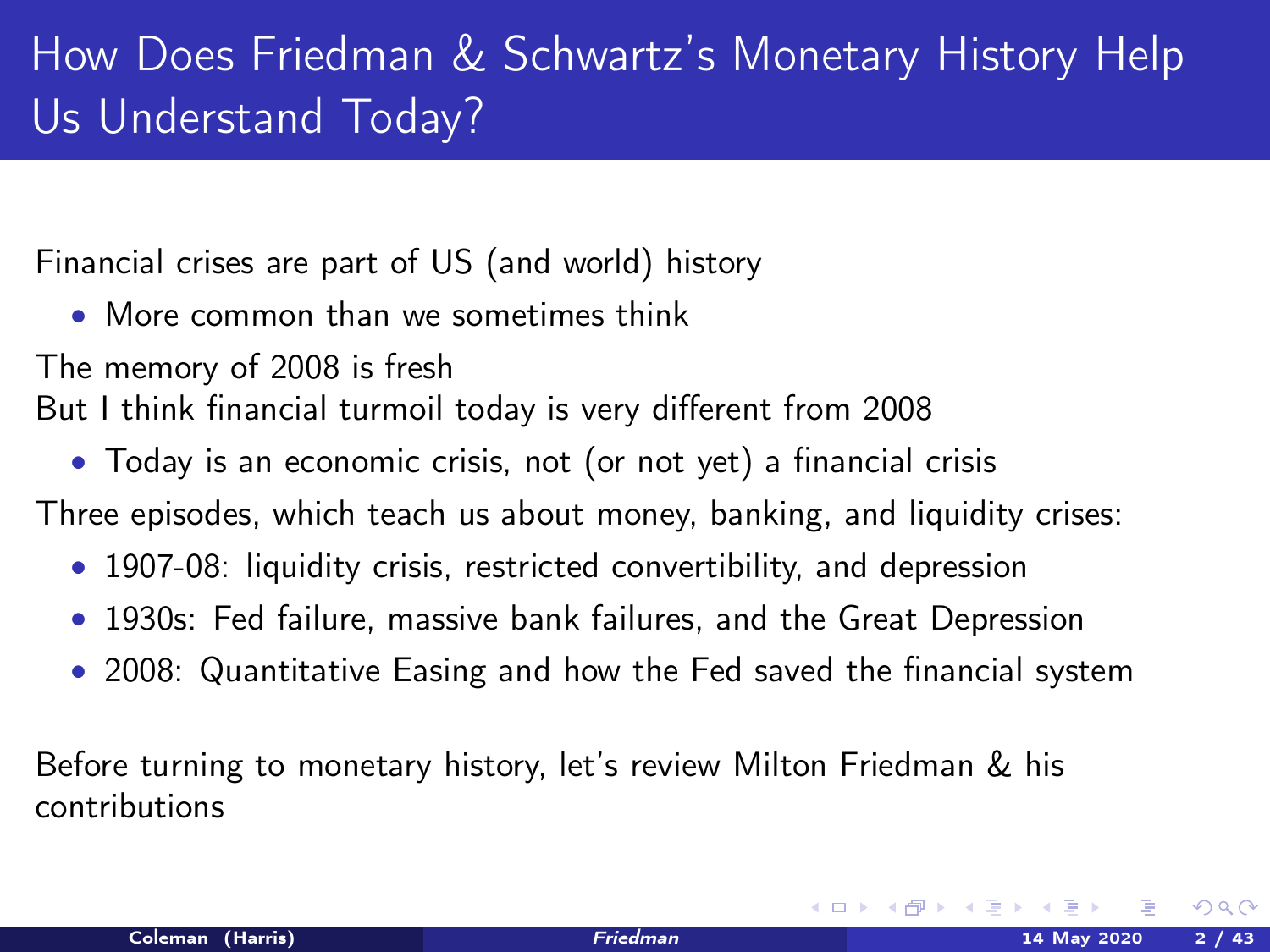- **1** [Introduction to Friedman's Economics](#page-3-0)
- **2** [Quick View: Permanent Income & Natural Rate](#page-10-0)
- <sup>3</sup> [Monetary History and Three Financial Crises](#page-13-0) [Financial Crises are American as Apple Pie](#page-13-0) [Basics of Money and Banking](#page-18-0) [1907: Liquidity Crisis, NY Banks Restrict Convertibility](#page-23-0) [1913: Federal Reserve Founded](#page-29-0) [1930s: Federal Reserve Fails](#page-31-0) [1960s: Friedman & Schwartz Revise Monetary History, Educate the Fed](#page-35-0) [2008: Federal Reserve \(& Bernanke\) Save the Financial System](#page-38-0)
- **4** [The Current Financial Crisis Not a Banking Liquidity Crisis](#page-42-0)

### Find these notes (and Vignettes) at www.hilerun.org/econ

 $\Omega$ 

**K ロ ト K 何 ト K ヨ ト K**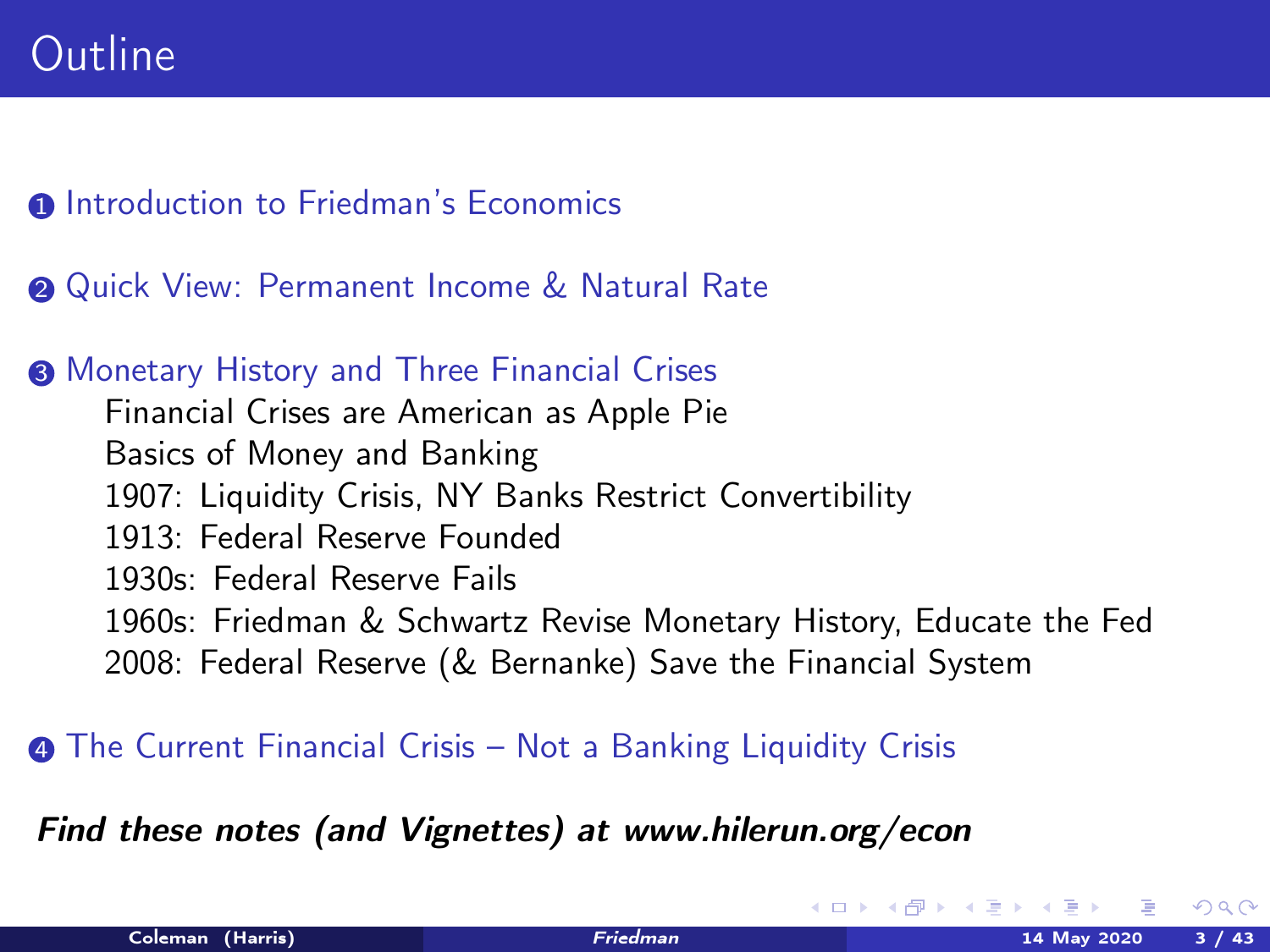<span id="page-3-0"></span>Many "Histories of Chicago Economics" discuss people, politics, ideology

• Particularly Friedman, widely remembered for his popular TV shows and political advocacy

But I want to focus on Friedman's economics: the Ideas and Concepts . Two Central Themes:

**1** Taking economics seriously

**2** Applying and testing economics empirically

In discussions of economic science, Chicago stands for an approach that takes seriously the use of economic theory as a tool for analyzing a startling wide range of concrete problems, . . . that insists on the empirical testing of theoretical generalizations, and that rejects alike facts without theory and theory without facts. [1974 address to the University of Chicago Trustees. cf UofC Magazine Jan-Feb 2007, volume 99, issue 3]



メロメ メタメ メミメン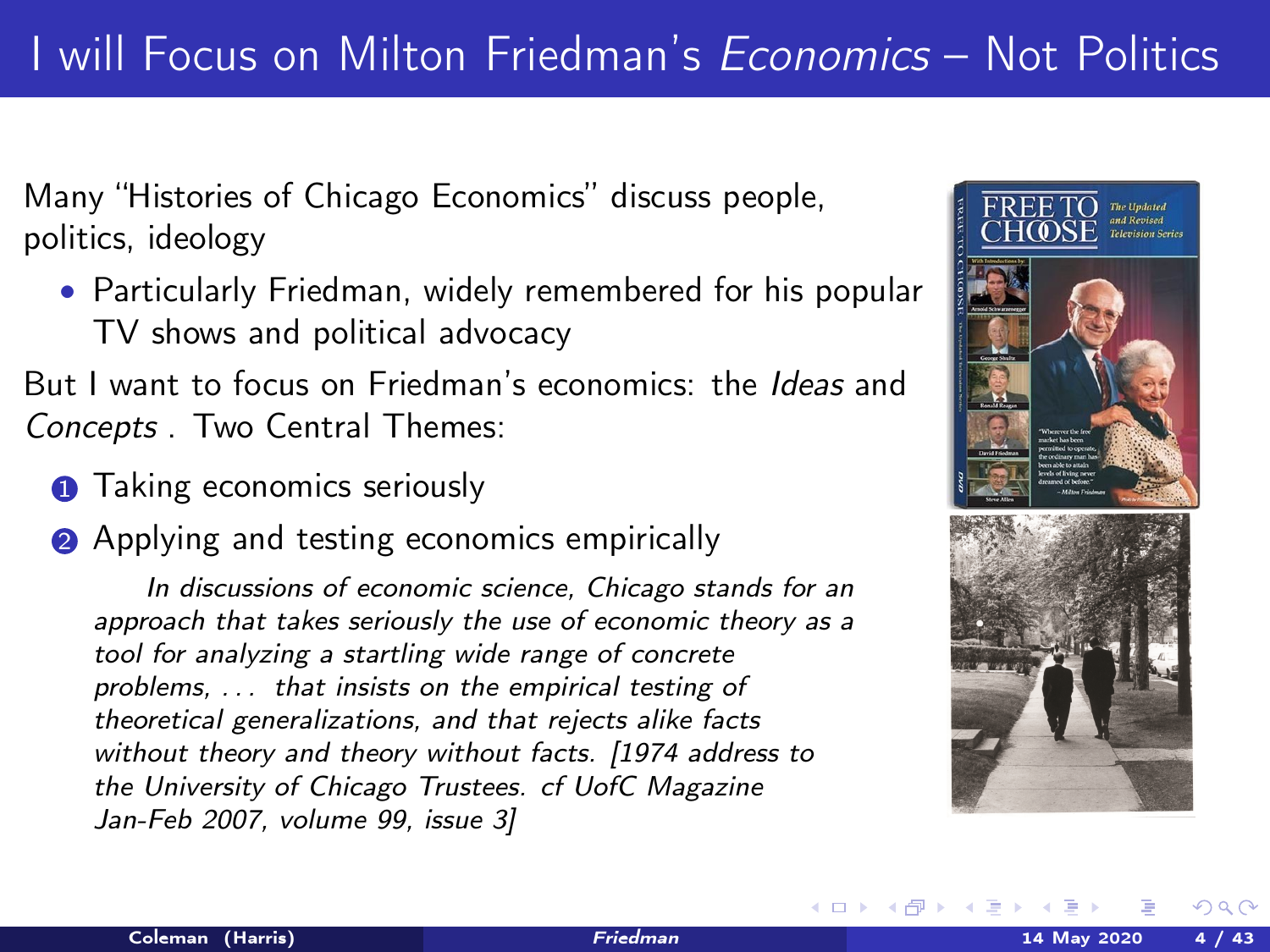### Some of Friedman's Contributions to Economics

- Statistics: "Friedman test": non-parametric, repeated ranked treatments
	- Largely forgotten in recognizing Friedman's contributions
- Consumption Function and Permanent Income
	- Motivated by puzzles from Keynes's General Theory (Friedman 1957)
	- Concept of Permanent Income still used today
	- Central to question of fiscal stimulus fiscal multiplier and marginal propensity to consume
- Methodology
	- How do we, as economists, make and test theories?
	- Fundamental and deep questions
- Phillips curve & Natural Rate of Unemployment
	- No inflation unemployment trade-off
	- NAIRU or Non-Accelerating Inflation Rate of Unemployment
	- Basic microeconomics: people care about real wages, prices, etc.
	- I thought Friedman and Ned Phelps had killed the Phillips Curve in the 1960s
	- But still with us like the Hydra it seems to always grow a new head
- Monetary History maybe what Friedman is best remembered for

 $\Omega$ 

**K ロ ト K 何 ト K ヨ ト K**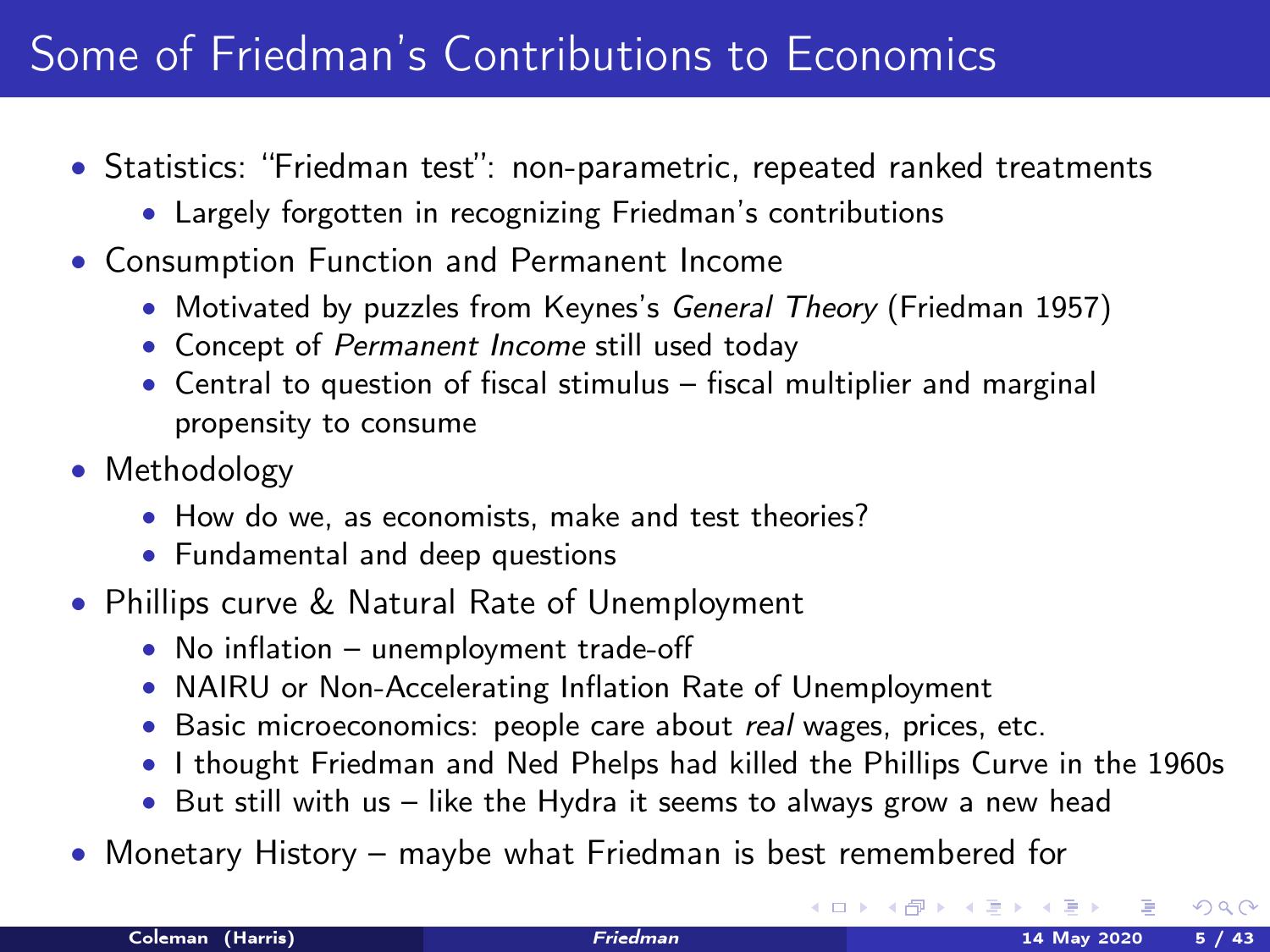Friedman's contributions are concentrated in Macro

- But everything he did was built on *Micro*
- Chicago Price Theory The application of microeconomics to real problems

Chicago has a long tradition of using and teaching Price Theory

- Jacob Viner taught Econ 301 "Price and Distribution Theory" from the 1920s through 1946
- Friedman taught it for many years after Viner
- Econ 301, "Price Theory", is still the core and central course for microeconomics for economics PhDs.
- Passed from one generation to the next: Viner taught Friedman; Friedman taught Becker; Becker taught Allen and myself. And we have taught some of you.

 $\Omega$ 

メロメ メタメ メミメ メ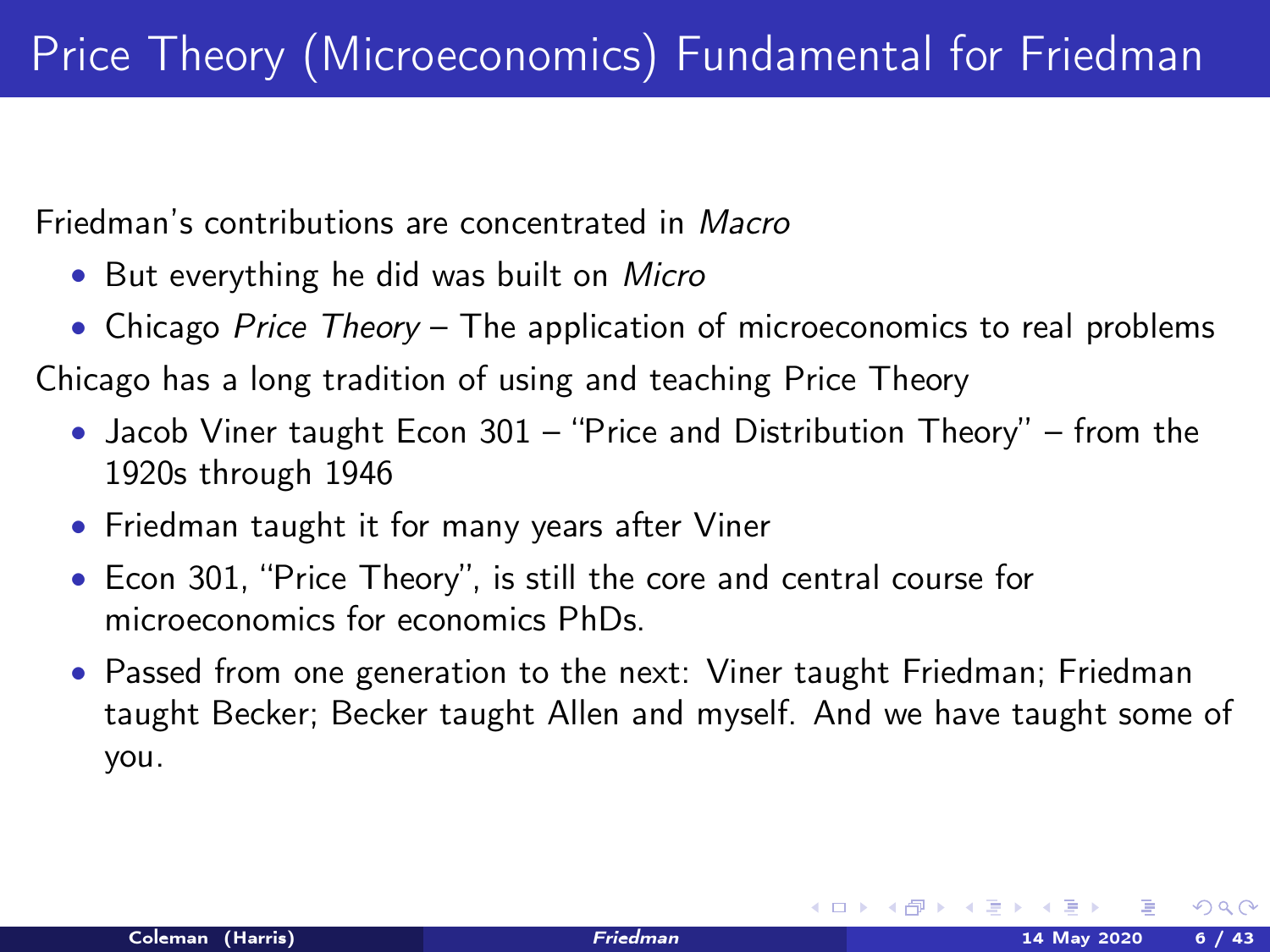### Heckman's "Three Ground Rules for Chicago Economics"

Jim Heckman (who you heard a week or two ago) lays out some "Ground Rules" – rules that Friedman would no doubt endorse

 $\Omega$ 

**K ロ ▶ | K 何 ▶ | K 日**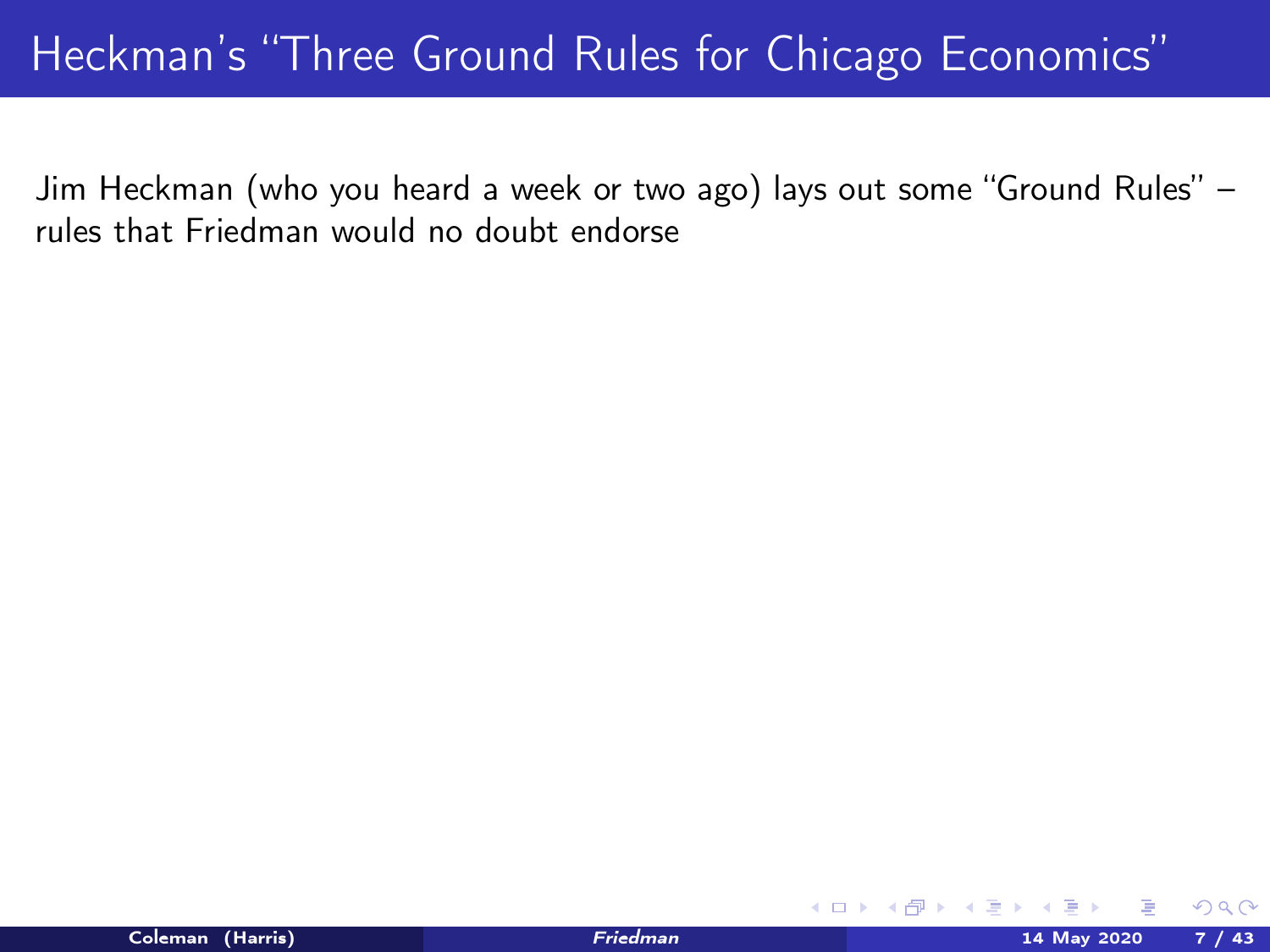Jim Heckman (who you heard a week or two ago) lays out some "Ground Rules" – rules that Friedman would no doubt endorse

**1** Faculty know and understand the corpus of economic theory and economic empirical knowledge – not just their specialty within the field. Students and faculty speak a common language – the language of basic price theory and the economics of incentives – and that we can communicate these ideas clearly.

Quoting from 2012 presentation at the Friedman Centenial Celebration

 $\Omega$ 

**K ロ ▶ | K 何 ▶ | K ヨ ▶ |**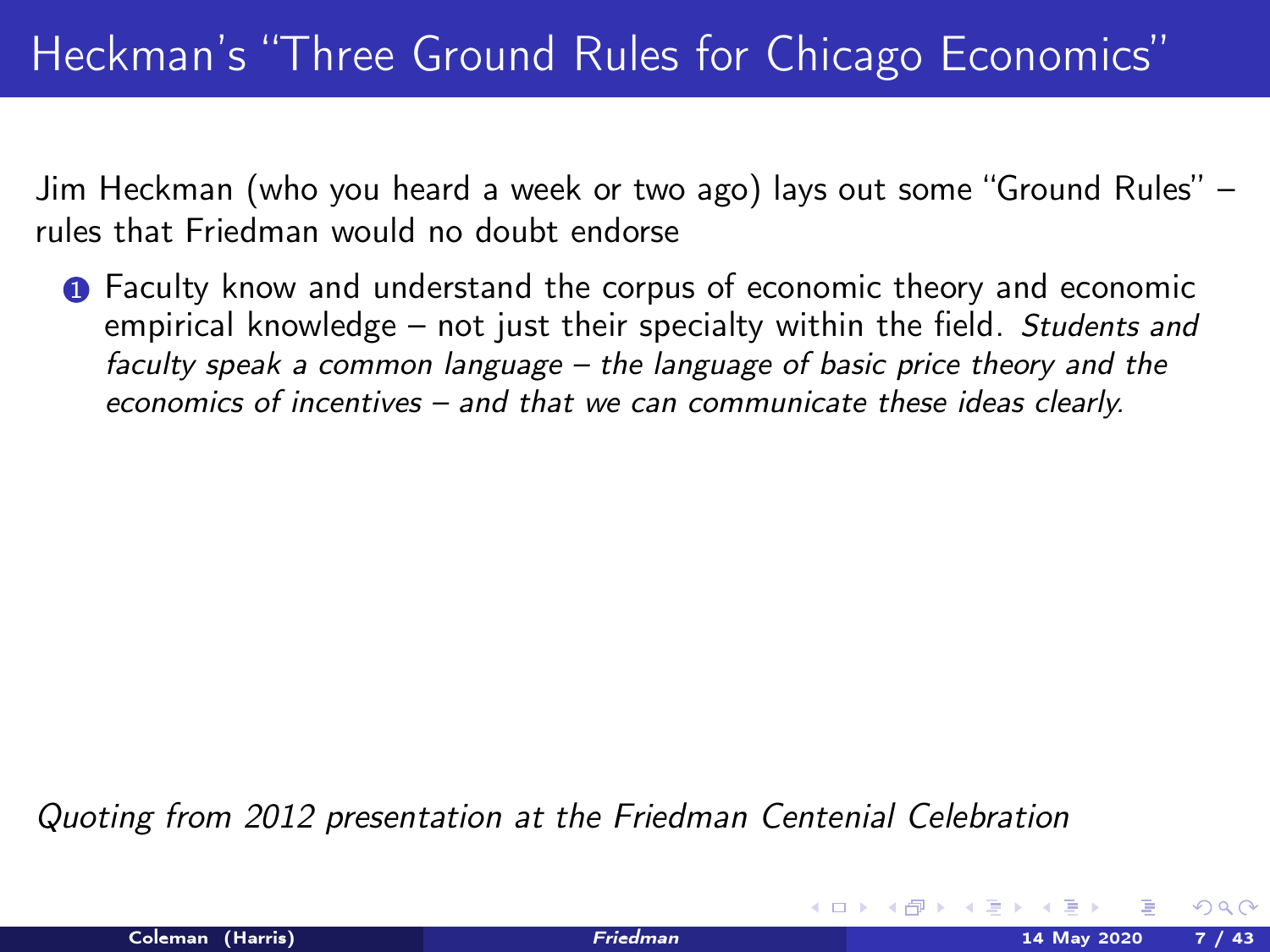Jim Heckman (who you heard a week or two ago) lays out some "Ground Rules" – rules that Friedman would no doubt endorse

- **1** Faculty know and understand the corpus of economic theory and economic empirical knowledge – not just their specialty within the field. Students and faculty speak a common language – the language of basic price theory and the economics of incentives – and that we can communicate these ideas clearly.
- <sup>2</sup> Chicago views economics as a serious subject, tackling serious problems.

Quoting from 2012 presentation at the Friedman Centenial Celebration

 $\Omega$ 

**K ロ ▶ | K 何 ▶ | K ヨ ▶ |**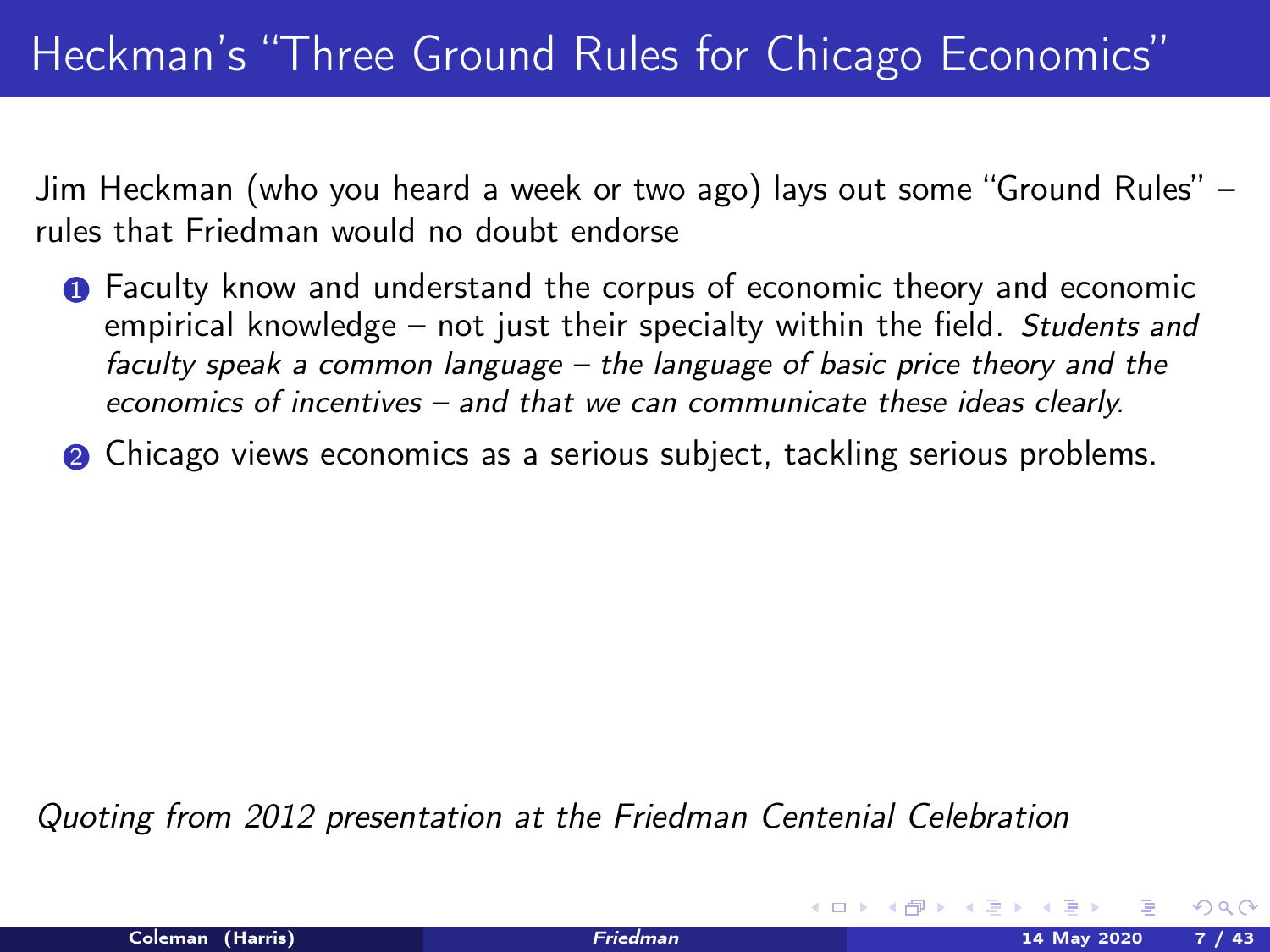Jim Heckman (who you heard a week or two ago) lays out some "Ground Rules" – rules that Friedman would no doubt endorse

- **1** Faculty know and understand the corpus of economic theory and economic empirical knowledge – not just their specialty within the field. Students and faculty speak a common language – the language of basic price theory and the economics of incentives – and that we can communicate these ideas clearly.
- <sup>2</sup> Chicago views economics as a serious subject, tackling serious problems.
- <sup>3</sup> Chicago economics demands that scholars move beyond selective and self-serving appeals to "stylized facts" to "illustrate" theories and instead engages and promotes the serious scientific task of careful and creative analyses of data, linking theory and evidence. Chicago values the hard empirical work that produces convincing evidence and rigorous economic theorizing that produces lasting contributions to important problems.

Quoting from 2012 presentation at the Friedman Centenial Celebration

 $\Omega$ 

**K Q + K 4 4 + K + C + C**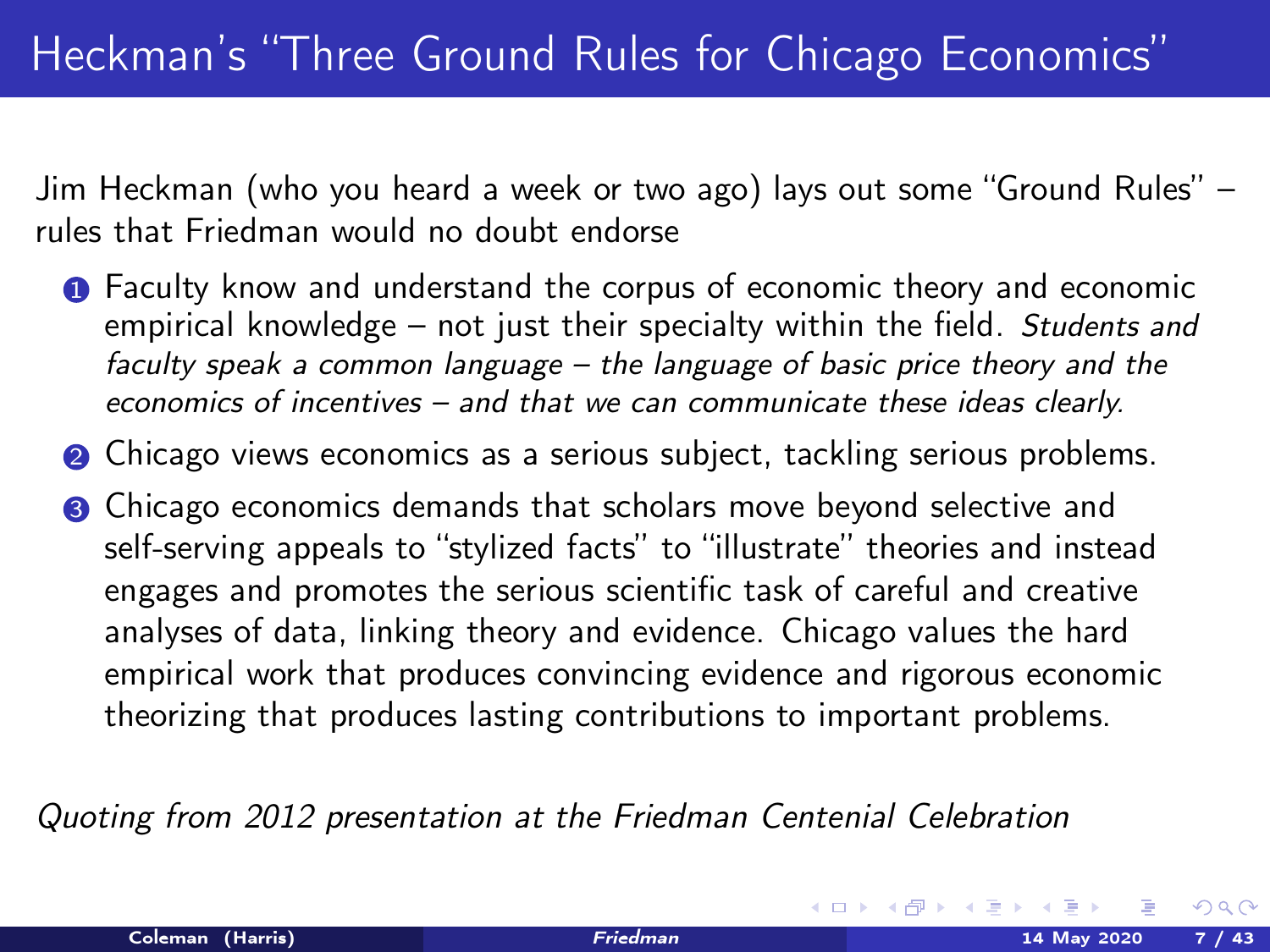<span id="page-10-0"></span>**1** [Introduction to Friedman's Economics](#page-3-0)

#### **2** [Quick View: Permanent Income & Natural Rate](#page-10-0)

**3 [Monetary History and Three Financial Crises](#page-13-0)** [Financial Crises are American as Apple Pie](#page-13-0) [Basics of Money and Banking](#page-18-0) [1907: Liquidity Crisis, NY Banks Restrict Convertibility](#page-23-0) [1913: Federal Reserve Founded](#page-29-0) [1930s: Federal Reserve Fails](#page-31-0) [1960s: Friedman & Schwartz Revise Monetary History, Educate the Fed](#page-35-0) [2008: Federal Reserve \(& Bernanke\) Save the Financial System](#page-38-0)

<sup>4</sup> [The Current Financial Crisis – Not a Banking Liquidity Crisis](#page-42-0)

イロト イ押ト イヨト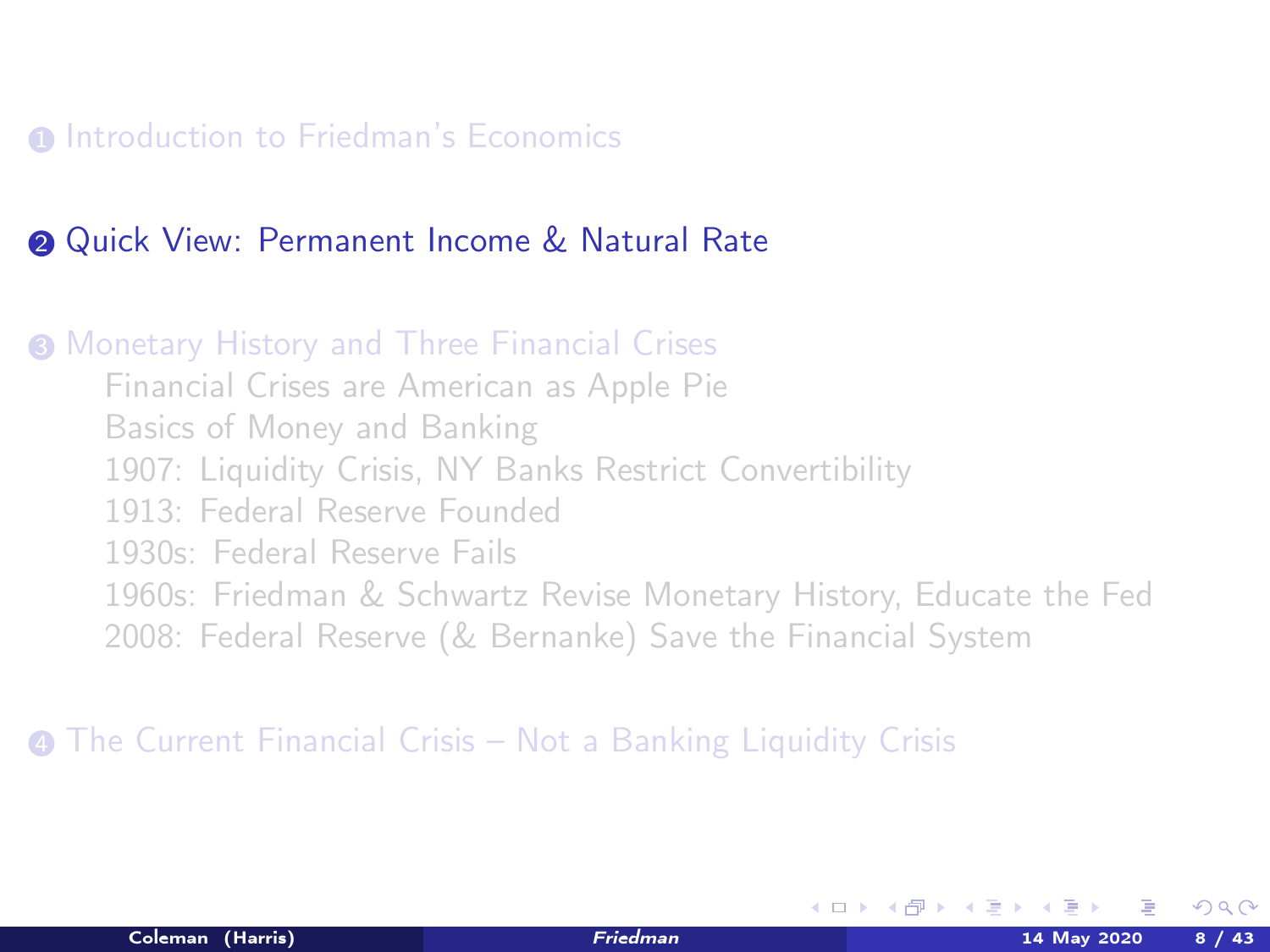Puzzle, related to Keynes's General Theory, Marginal Propensity to Consume, and fiscal multiplier

- MPC: How much does Cons ↑ when Inc ↑? How much spent vs saved?
- Cross-section (point-in-time): MPC low, most saved (savings ↑)
- Time-series & cross-country: MPC near one, savings rate constant

Friedman has wonderful, and wonderfully simple, explanation:

- Permanent vs Transitory Income:  $\Delta Y = \Delta Y_{perm} + \Delta Y_{trans}$
- MPC<sub>perm</sub>  $\approx 1$ , MPC<sub>trans</sub>  $\approx 0$
- We often mis-measure "income":
	- Measure across people, much income difference  $Y_{trans}$
	- For aggregate (measure across time)  $Y_{trans}$  averages out, see  $\Delta Y_{perm}$
- Friedman's 7-day week example: On Wed, 6 workers earn \$0, 1 earns \$100 and saves most (spends little, MPC low)

Hugely relevant for today's questions about government tax and spending stimulus

 $\Omega$ 

K ロ K K @ K K 경 K K 경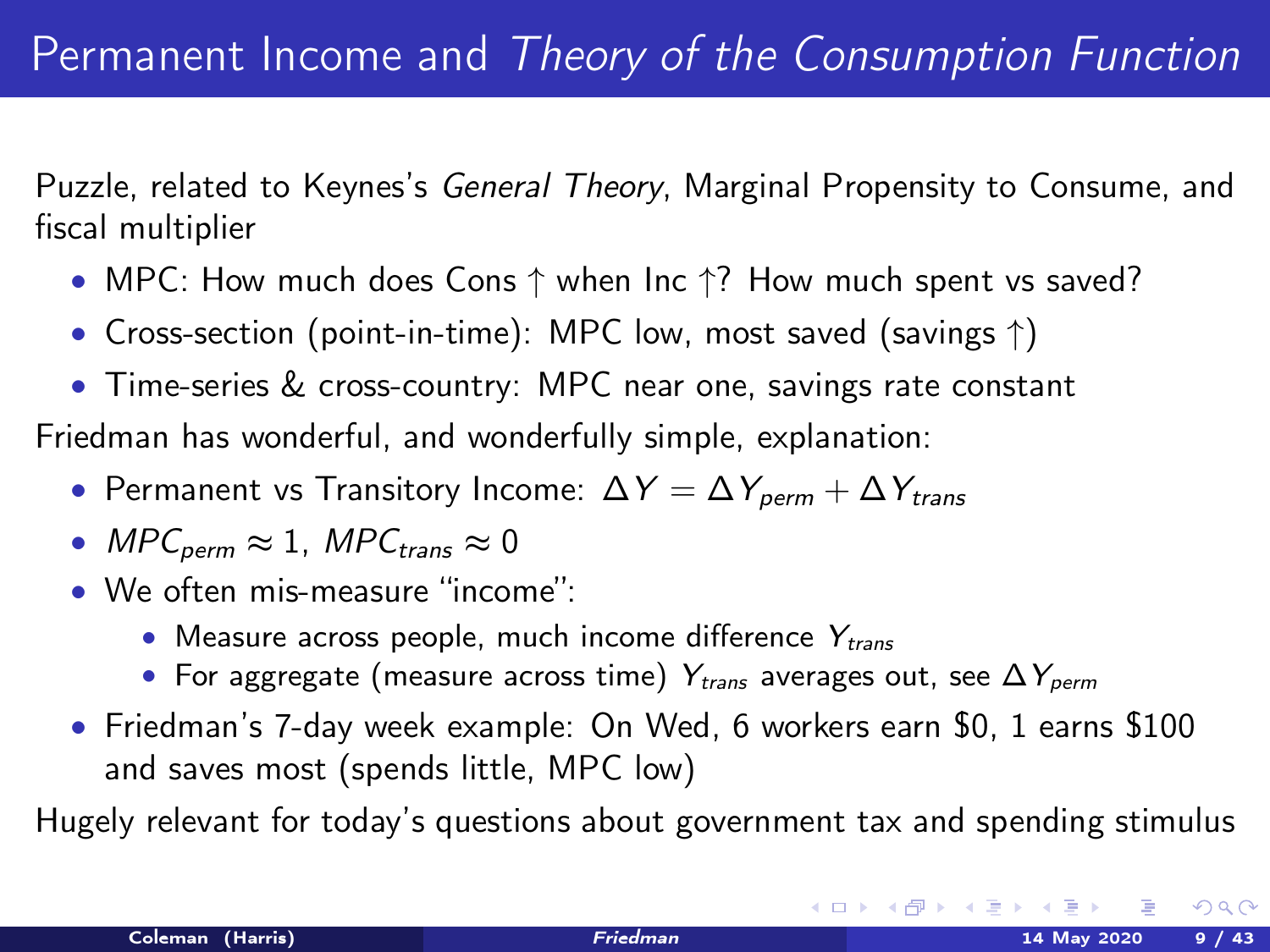# Phillips Curve and Natural Rate of Unemployment

Phillips Curve: Prices (Inflation) ↑ Unemployment ↓ (or growth ↑)

• Appealing: high employment  $\Rightarrow$  firms must pay workers more  $\Rightarrow$  wages  $\uparrow$ But this confuses nominal versus real

- Inflation is nominal, money wages are nominal
- Firms and workers care about real or relative wages

Friedman explains puzzle this way (best in his 1976 Nobel lecture; also Phelps)

- "Natural Rate" set by real variables: preferences, production function, relative wages, etc.
- Unexpected inflation obscures real changes for firms and workers
	- Firms: price increase assumed to be *relative* (real) price, pushes down real wages, induces firm to raise nominal wages somewhat & hire more
	- Workers: rise in nominal wage assumed to be real wage increase, willing to work more
- Result: inflation ↑ induces firms to hire, workers to work more
- But firms & workers soon realize mistake, and go back to natural rate

Can't escape "Natural Rate" in long-run

 $\Omega$ 

メロメ メタメ メミメ メ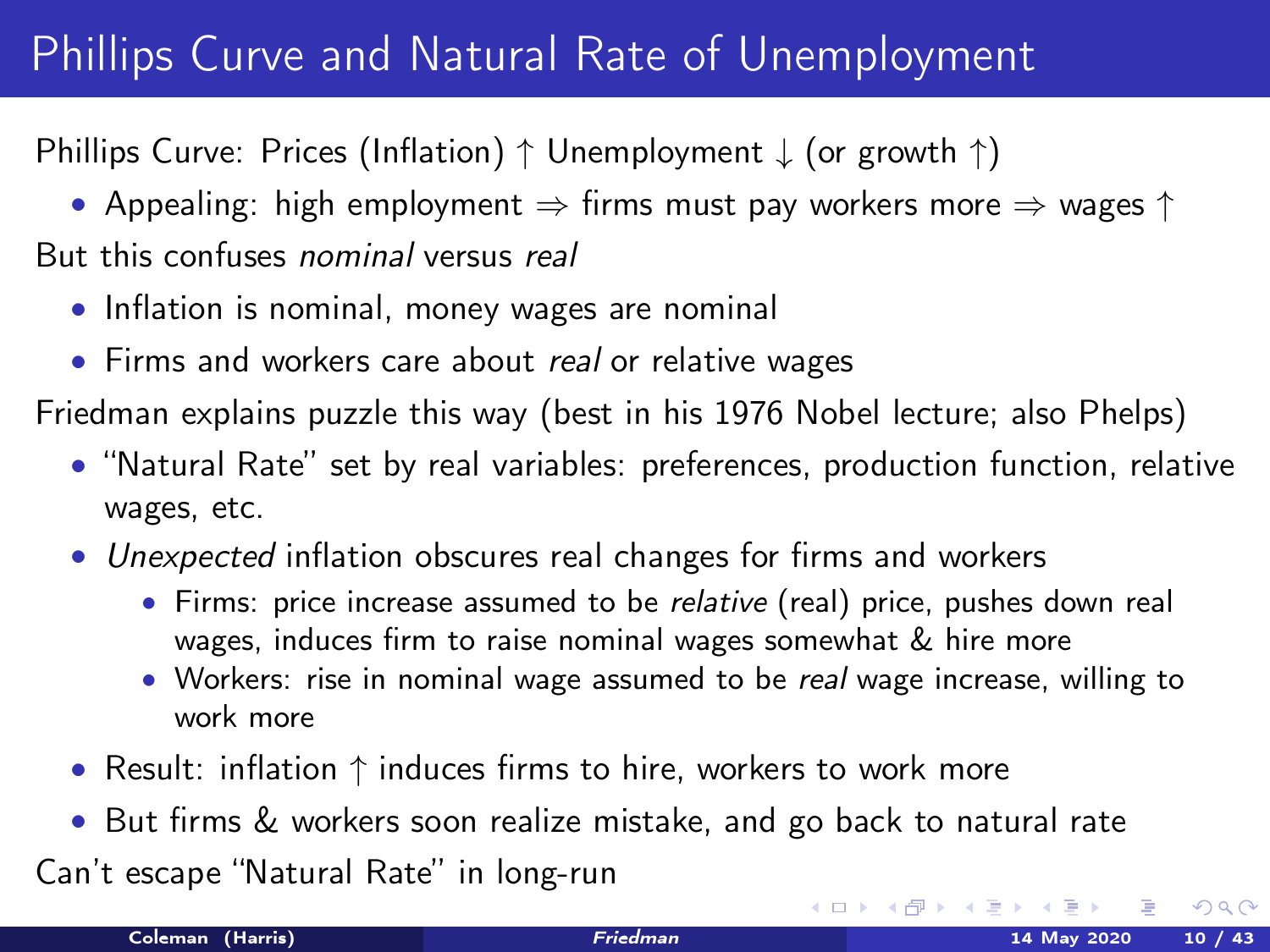<span id="page-13-0"></span>**1** [Introduction to Friedman's Economics](#page-3-0)

#### **2** [Quick View: Permanent Income & Natural Rate](#page-10-0)

### <sup>3</sup> [Monetary History and Three Financial Crises](#page-13-0)

### [Financial Crises are American as Apple Pie](#page-13-0)

[Basics of Money and Banking](#page-18-0) [1907: Liquidity Crisis, NY Banks Restrict Convertibility](#page-23-0) [1913: Federal Reserve Founded](#page-29-0) [1930s: Federal Reserve Fails](#page-31-0) [1960s: Friedman & Schwartz Revise Monetary History, Educate the Fed](#page-35-0) [2008: Federal Reserve \(& Bernanke\) Save the Financial System](#page-38-0)

#### <sup>4</sup> [The Current Financial Crisis – Not a Banking Liquidity Crisis](#page-42-0)

K ロ ▶ K 何 ▶ K 手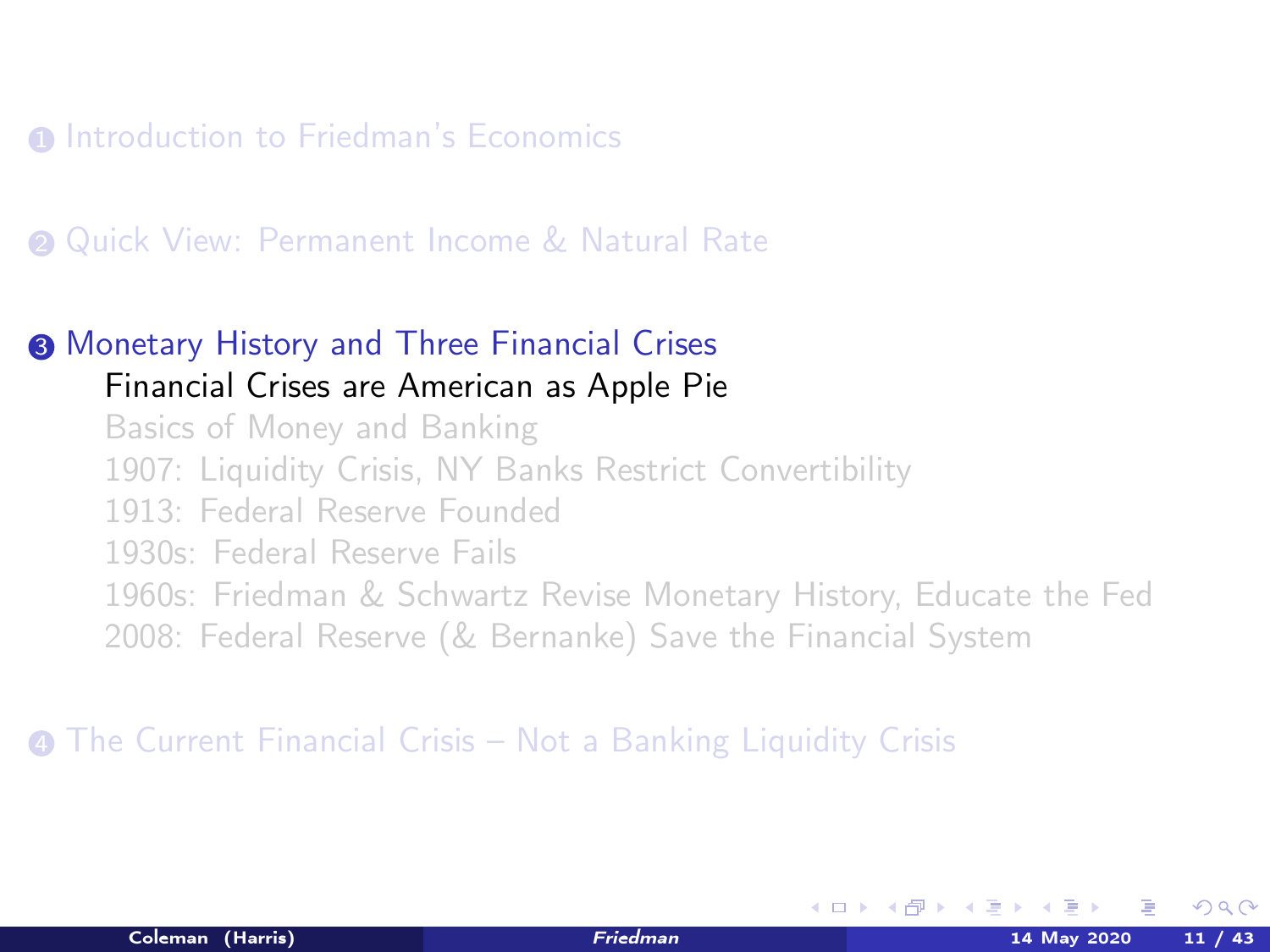This is all based on my PPHA 42521 "History of Financial Crises" (Spring)

We will examine financial and economic history, using episodes of crisis to learn about government debt, money, and banking. We will try to understand some of the mechanisms and processes that seem to generate financial crises. We will read some of the classics as well as some of the newer texts in this area

Better title "Money, Banking, and the History of Financial Crises". Examine a variety of episodes:

- South Sea Bubble (England) and Mississippi Bubble (Paris) from 1719-20
- Alexander Hamilton and the 1790s US Financial Revolution
- US Banking Crises (1893, 1907, 1930s)
- 2008 Financial Crisis

 $\Omega$ 

**K ロ ▶ | K 何 ▶ | K ヨ ▶ | K**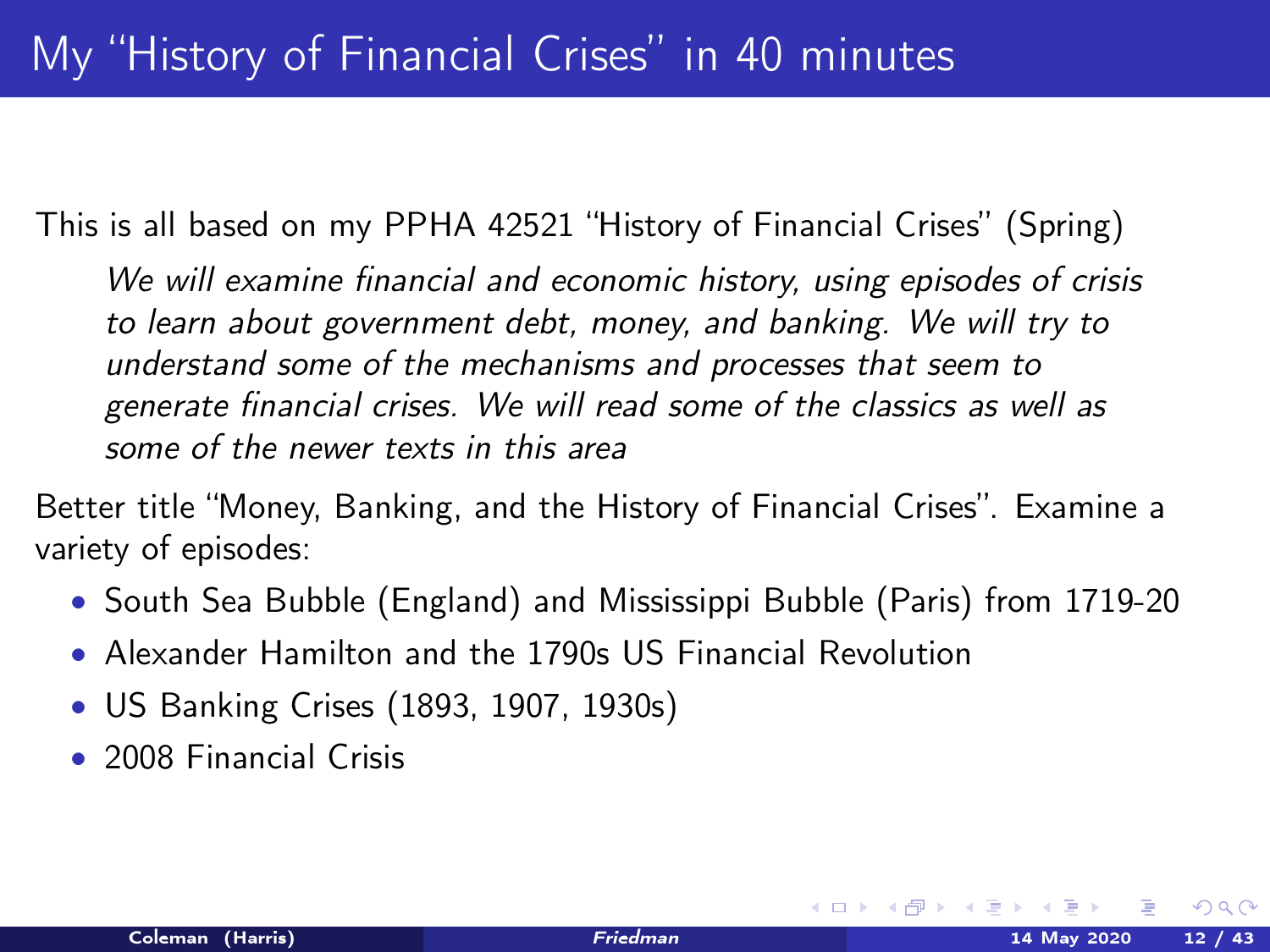### US Always Has Been Subject to Banking Crises

#### Look at US from 1840 to present: 12 crises

- US: C&H say 12 crises. R&R count 9 (not all the same)
	- Multiple bank failures (9,000 during 1930s, 3,000 during 1980s)
	- Happened regularly during 1800s, into 1900s
	- By 2008, we had just forgotten

| Kindleberger | Calomiris&Haber | Reinhart&Rogoff       | Friedman&Schwartz |
|--------------|-----------------|-----------------------|-------------------|
|              |                 | Table A-3             |                   |
|              | 1814-16         | 1814                  |                   |
| 1819         |                 | 1818-19               |                   |
| UK, not US   | 1825            | 1825                  |                   |
| 1837         | 1837-39         | 1836-38               |                   |
| 1857         | 1857            | 1857                  |                   |
|              | 1861            |                       |                   |
| 1873         | 1873            | 1873                  | 1873, suspend     |
|              | 1884            | 1884                  |                   |
| UK, not US   | 1890            |                       |                   |
| 1893         | 1893            | 1890, I think 1893 is | 1893, suspend     |
|              |                 | what they mean        |                   |
|              | 1896            |                       | "perhaps 1893-97" |
| 1907         | 1907            | 1907                  | 1907, suspend     |
|              |                 | 1914                  |                   |
| 1920-21      |                 |                       | 1920-21           |
|              | 1920s           |                       |                   |
| 1929         | 1930-33         | 1929-33               | 1930-33           |
| 1982-87      | 1980s           | 1984-91               |                   |
|              | 2007-09         |                       |                   |

**K ロ ▶ K 何 ▶ K 手**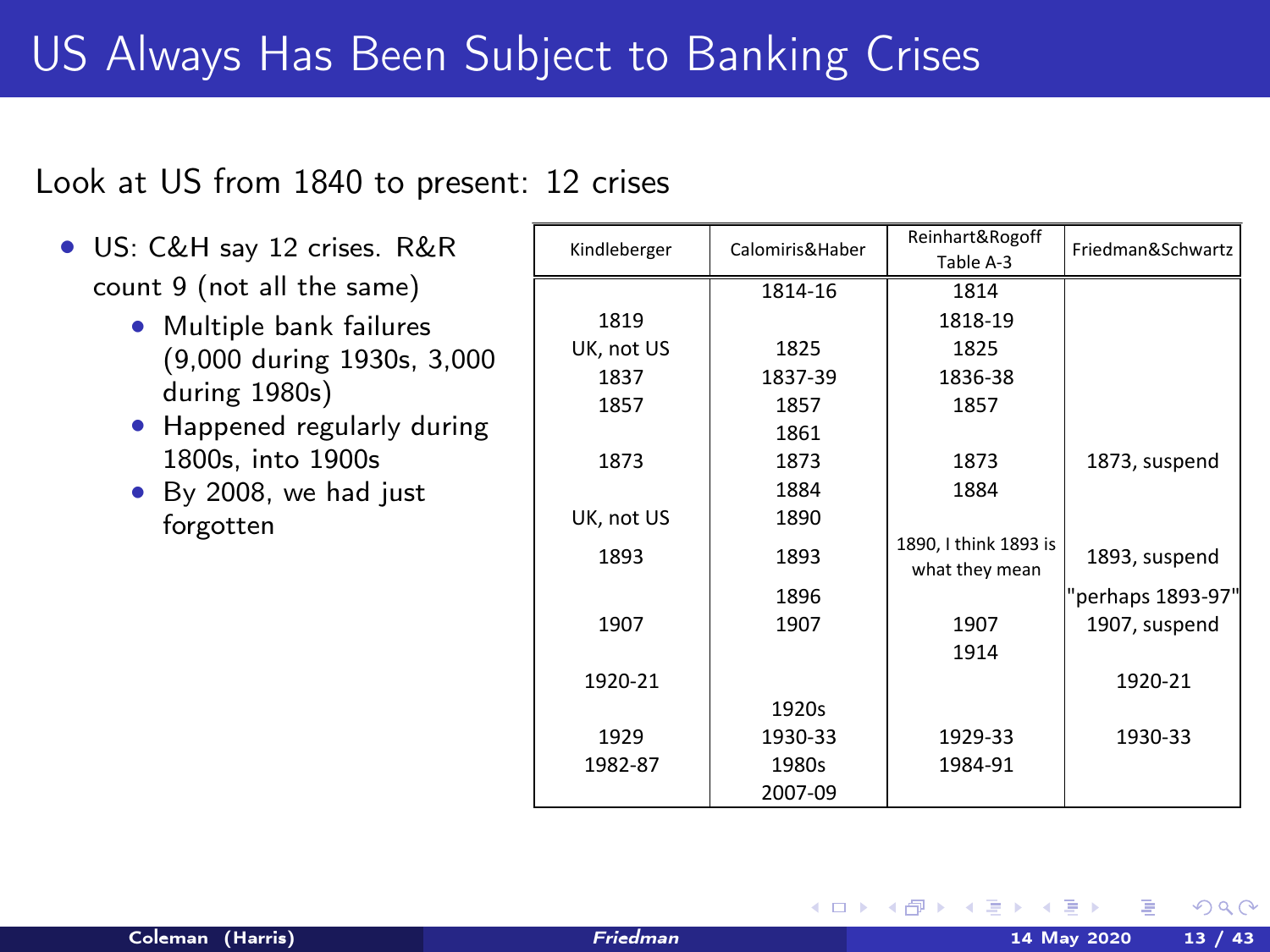### US Always Has Been Subject to Banking Crises

#### Look at US from 1840 to present: 12 crises

- US: C&H say 12 crises. R&R count 9 (not all the same)
	- Multiple bank failures (9,000 during 1930s, 3,000 during 1980s)
	- Happened regularly during 1800s, into 1900s
	- By 2008, we had just forgotten
- Interesting quiz  $-$  how many in Canada?

| Kindleberger | Calomiris&Haber | Reinhart&Rogoff       | Friedman&Schwartz |
|--------------|-----------------|-----------------------|-------------------|
|              |                 | Table A-3             |                   |
|              | 1814-16         | 1814                  |                   |
| 1819         |                 | 1818-19               |                   |
| UK, not US   | 1825            | 1825                  |                   |
| 1837         | 1837-39         | 1836-38               |                   |
| 1857         | 1857            | 1857                  |                   |
|              | 1861            |                       |                   |
| 1873         | 1873            | 1873                  | 1873, suspend     |
|              | 1884            | 1884                  |                   |
| UK, not US   | 1890            |                       |                   |
| 1893         | 1893            | 1890, I think 1893 is | 1893, suspend     |
|              |                 | what they mean        |                   |
|              | 1896            |                       | "perhaps 1893-97' |
| 1907         | 1907            | 1907                  | 1907, suspend     |
|              |                 | 1914                  |                   |
| 1920-21      |                 |                       | 1920-21           |
|              | 1920s           |                       |                   |
| 1929         | 1930-33         | 1929-33               | 1930-33           |
| 1982-87      | 1980s           | 1984-91               |                   |
|              | 2007-09         |                       |                   |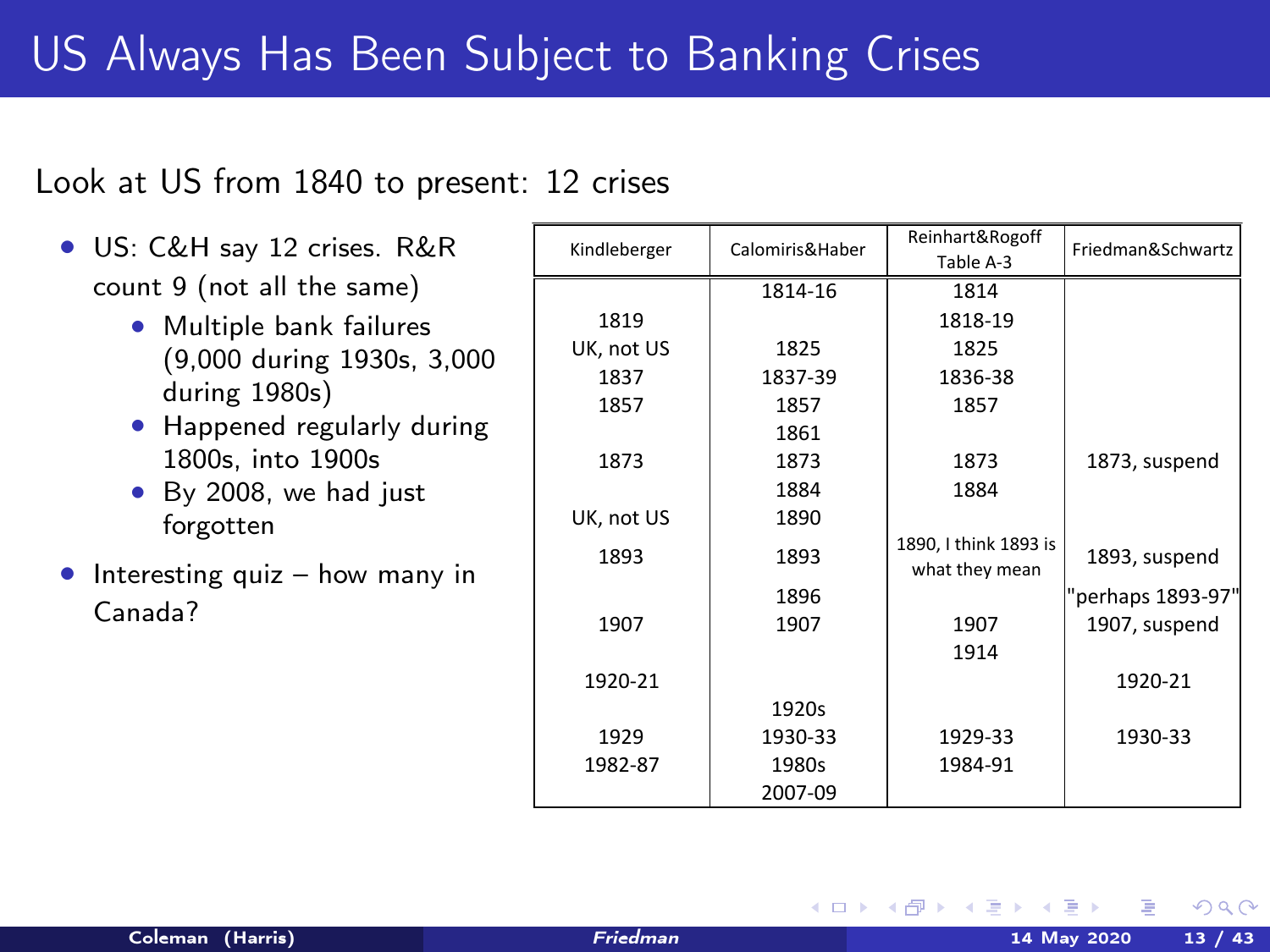### US Always Has Been Subject to Banking Crises

#### Look at US from 1840 to present: 12 crises

- US: C&H say 12 crises. R&R count 9 (not all the same)
	- Multiple bank failures (9,000 during 1930s, 3,000 during 1980s)
	- Happened regularly during 1800s, into 1900s
	- By 2008, we had just forgotten
- Interesting quiz  $-$  how many in Canada?
	- C&H count 0: No severe crises since 1840

Why? Fundamental difference US vs Canada is banking structure: US fragmented unit banking – read Calomiris & Haber

| Kindleberger | Calomiris&Haber | Reinhart&Rogoff<br>Table A-3            | Friedman&Schwartz |
|--------------|-----------------|-----------------------------------------|-------------------|
|              | 1814-16         | 1814                                    |                   |
| 1819         |                 | 1818-19                                 |                   |
| UK, not US   | 1825            | 1825                                    |                   |
| 1837         | 1837-39         | 1836-38                                 |                   |
| 1857         | 1857            | 1857                                    |                   |
|              | 1861            |                                         |                   |
| 1873         | 1873            | 1873                                    | 1873, suspend     |
|              | 1884            | 1884                                    |                   |
| UK, not US   | 1890            |                                         |                   |
| 1893         | 1893            | 1890, I think 1893 is<br>what they mean | 1893, suspend     |
|              | 1896            |                                         | "perhaps 1893-97" |
| 1907         | 1907            | 1907                                    | 1907, suspend     |
|              |                 | 1914                                    |                   |
| 1920-21      |                 |                                         | 1920-21           |
|              | 1920s           |                                         |                   |
| 1929         | 1930-33         | 1929-33                                 | 1930-33           |
| 1982-87      | 1980s           | 1984-91                                 |                   |
|              | 2007-09         |                                         |                   |

K ロ ▶ K 何 ▶ K 手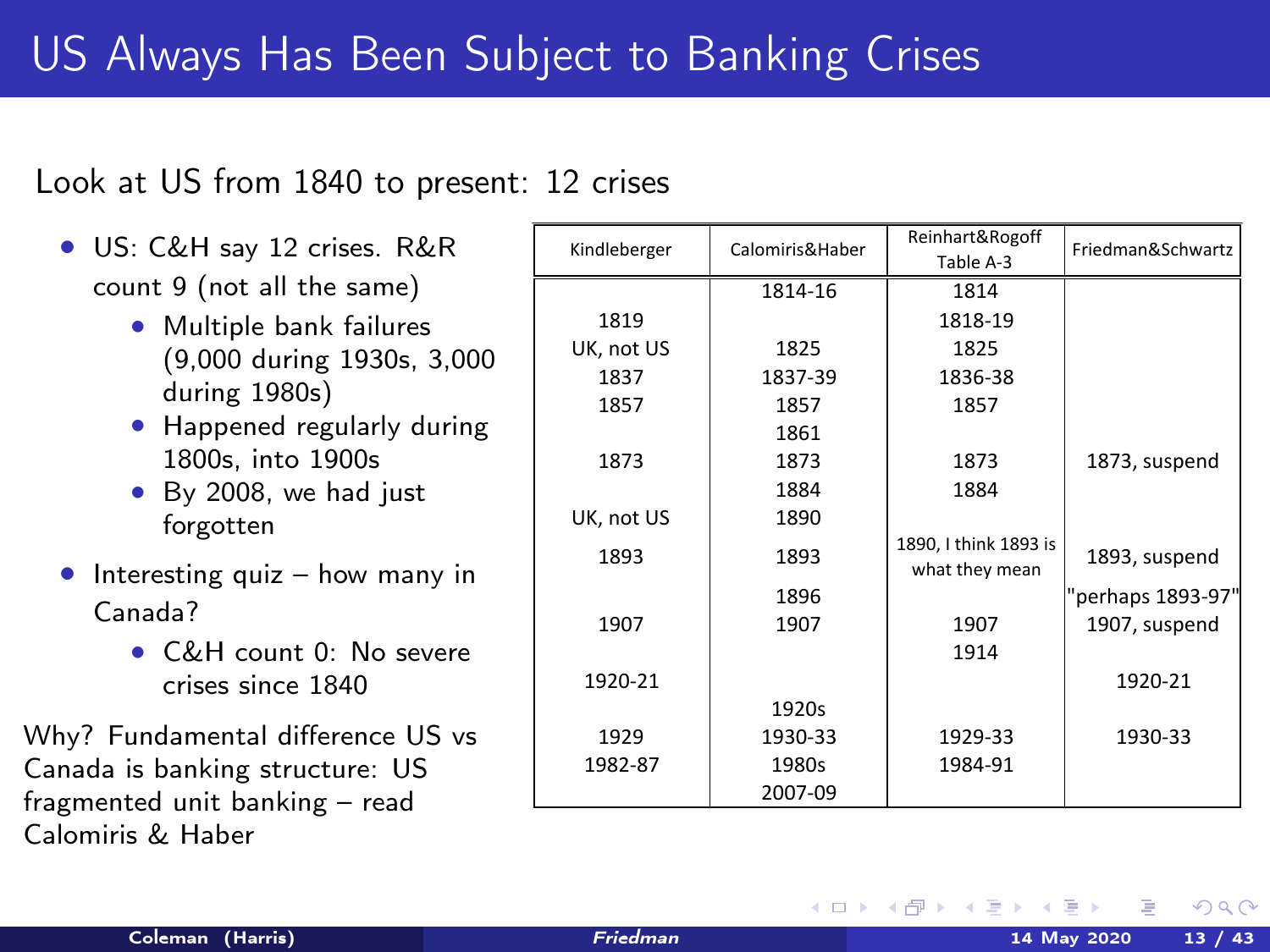<span id="page-18-0"></span>**1** [Introduction to Friedman's Economics](#page-3-0)

**2** [Quick View: Permanent Income & Natural Rate](#page-10-0)

#### <sup>3</sup> [Monetary History and Three Financial Crises](#page-13-0)

[Financial Crises are American as Apple Pie](#page-13-0)

### [Basics of Money and Banking](#page-18-0)

[1907: Liquidity Crisis, NY Banks Restrict Convertibility](#page-23-0) [1913: Federal Reserve Founded](#page-29-0) [1930s: Federal Reserve Fails](#page-31-0) [1960s: Friedman & Schwartz Revise Monetary History, Educate the Fed](#page-35-0) [2008: Federal Reserve \(& Bernanke\) Save the Financial System](#page-38-0)

#### <sup>4</sup> [The Current Financial Crisis – Not a Banking Liquidity Crisis](#page-42-0)

K ロ ▶ K 何 ▶ K 手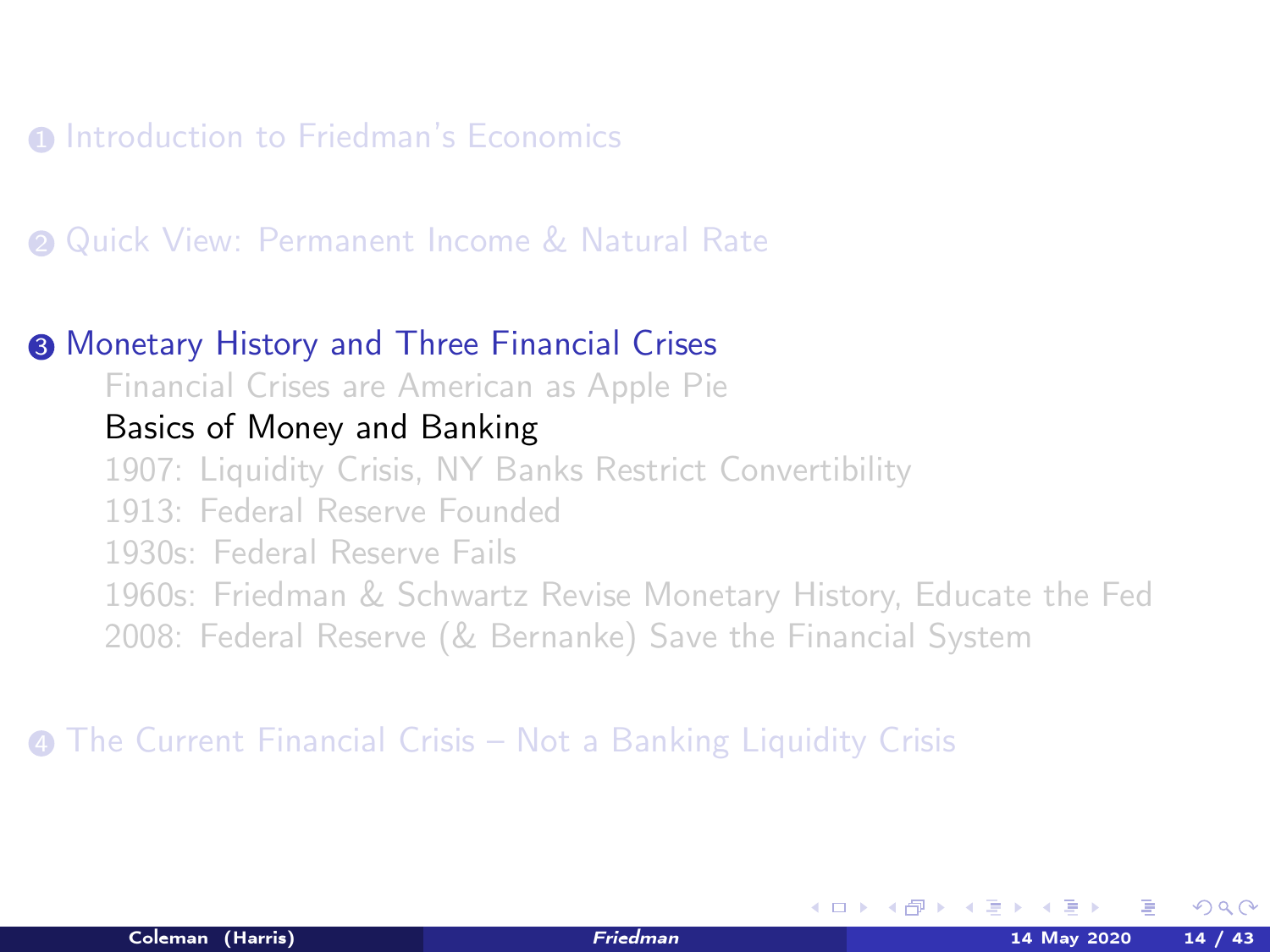We all use checking accounts (bank demand deposits)

- Convenient complement to cash
- Treat them like money transfer money, pay bills by check, etc.

But deposits are really a loan we make to a bank

- Like any promise, may be broken
- Like any loan, may not be repaid

But deposits are loans with two special characteristics:

- Bank promises to pay us back whenever we want
- When a bank defaults, first-in-line depositors get their money

These characteristics provide big incentive for customers to run on the bank, if there is even a hint of default

K ロ ▶ K 何 ▶ K 급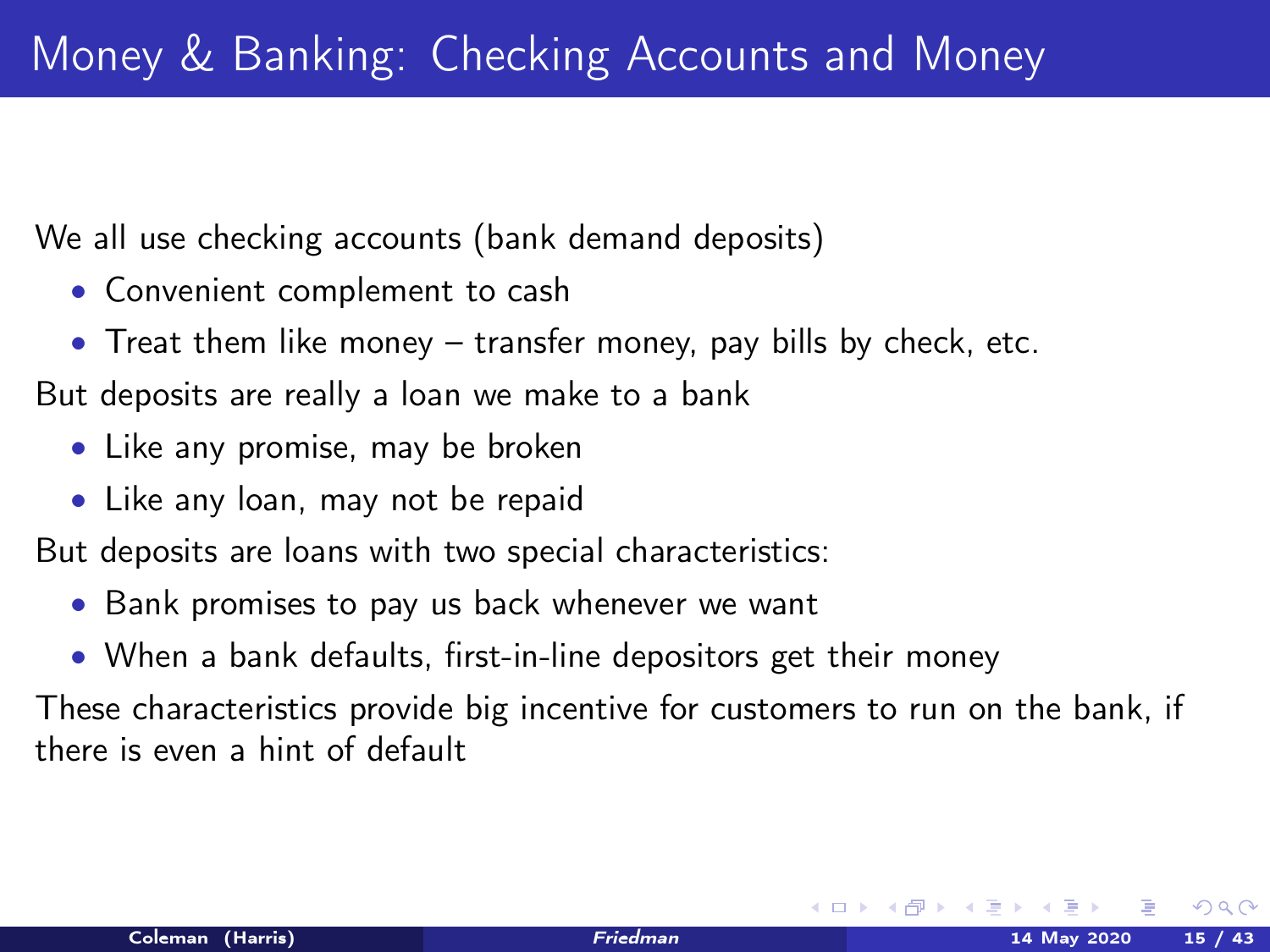Bank deposits are inherently unstable

- Most people argue this makes banks inherently unstable, subject to runs
- Cannot be true look at US (12 systemic crises 1840-present) vs Canada (0) There has to be something additional to make US uniquely unstable
- In the 1800s and up until 1990s, it was Unit Banking Hard to imagine now how crazy stupid US banking was until 1990s
	- No cross-state banking couldn't open Chase account in Illinois
	- Many states (Illinois included) had no branching

In 1914, US had 27,349 banks, 95% no branches (single building!)

- Population roughly 99mn  $\Rightarrow$  3,600 people per bank (and fewer customers)
- Not nearly enough to reap economies of scale or diversification

Canada completely different – 38 banks in 1890, 126,000 people per bank

- Each bank had many branches
- Actually more branches per person than US

 $\Omega$ 

**K ロ ト K 何 ト K ヨ ト**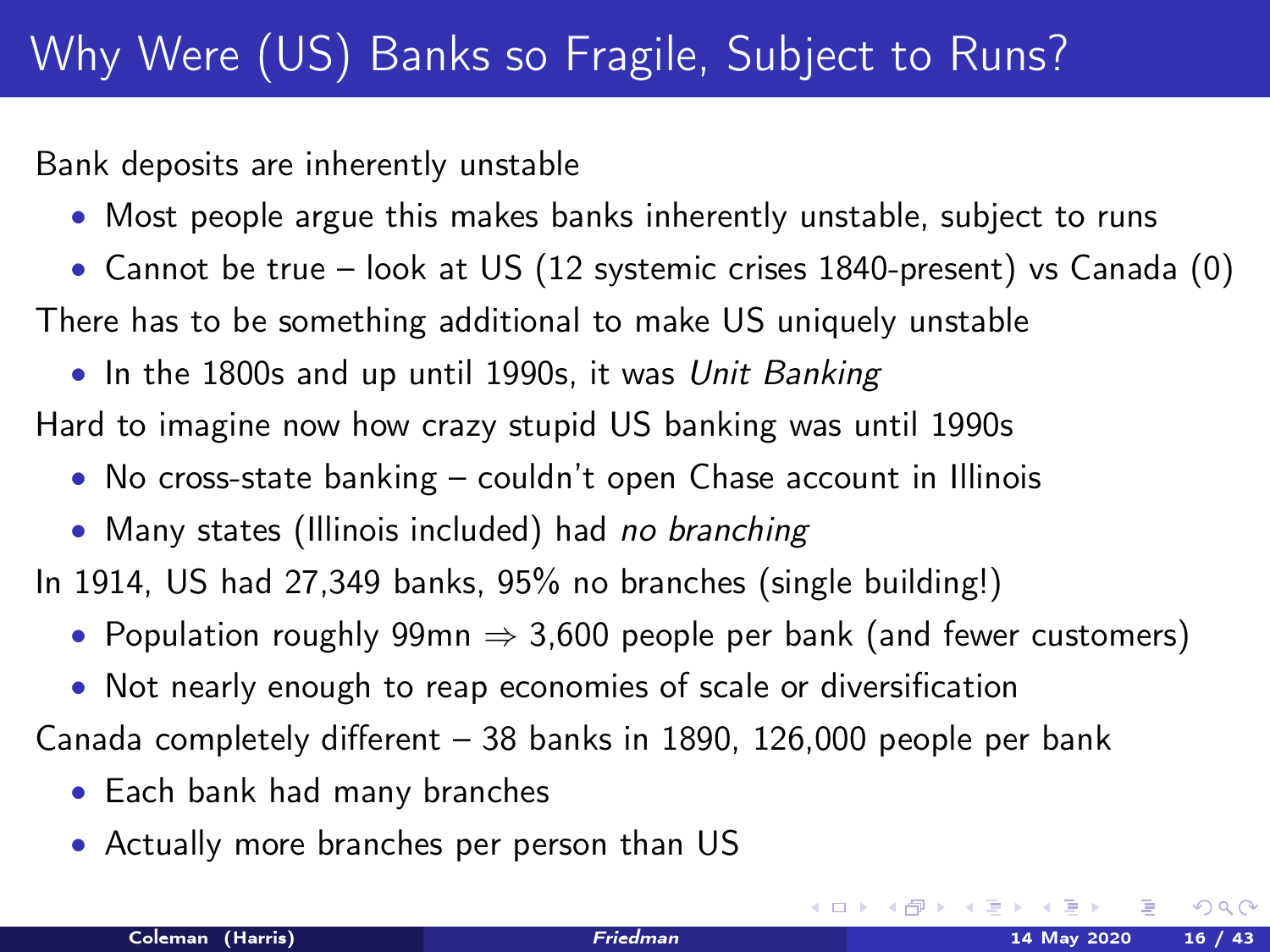US banking system was inherently fragile

- Any modest economic shock (an earthquake in San Francisco, a severe economic recession, the bursting of a speculative bubble in copper, the failure of a local bank) could make customers nervous and want to withdraw their money
- A small local unit bank cannot call on headquarters to ship out more cash
- If too many customers want to withdraw, the small local bank has to shut its doors, making surrounding customers even more nervous

In a unit banking system with some 20,000 independent banks, the impact was bound to be uneven, to force some banks into suspension, and to threaten a chain reaction involving a cumulative increase in the desire on the part of the public to convert deposits into currency. Friedman & Schwartz p. 169

**K ロ ▶ | K 伺 ▶ | K ヨ ▶ |**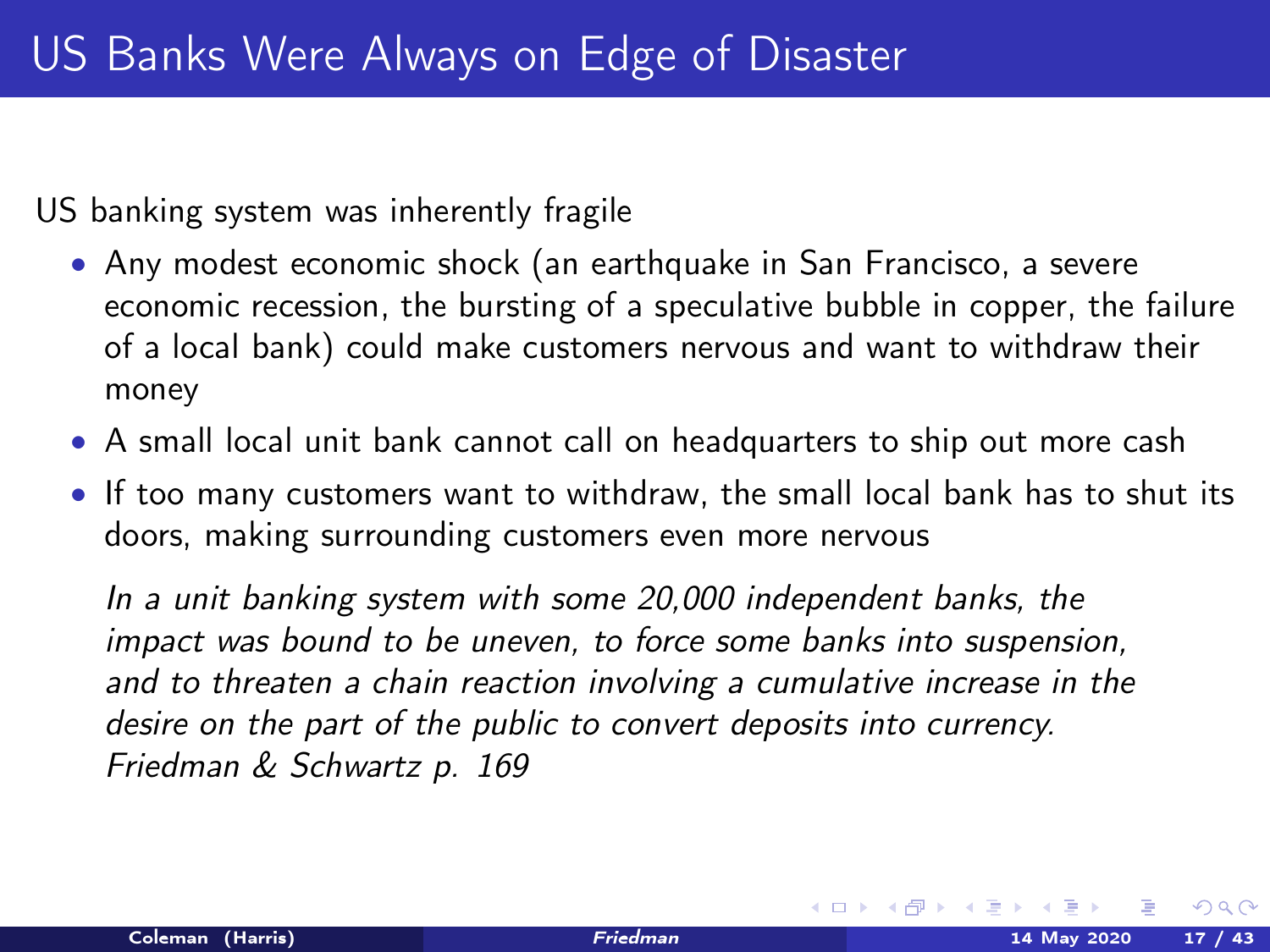Essentially 3 (4) ways to break the viscous cycle

- **1** Make banks big enough to withstand economic shocks and scares (able to ship cash around the country, to a branch in trouble)
- **2** Restrict conversion: Tell customers they cannot convert deposits into cash
- **3** Have someone lend cash (short-term) to banks in trouble
- **4** Deposit Insurance

The US in the 1800s and most of 1900s said "No" to (1). In 1907 nobody to do (3) effectively. (4) didn't exist (and anyway is more a subsidy for small inefficient banks than a solution – another story). So only choice was (2)

 $\Omega$ 

**K ロ ト K 何 ト K ヨ ト K**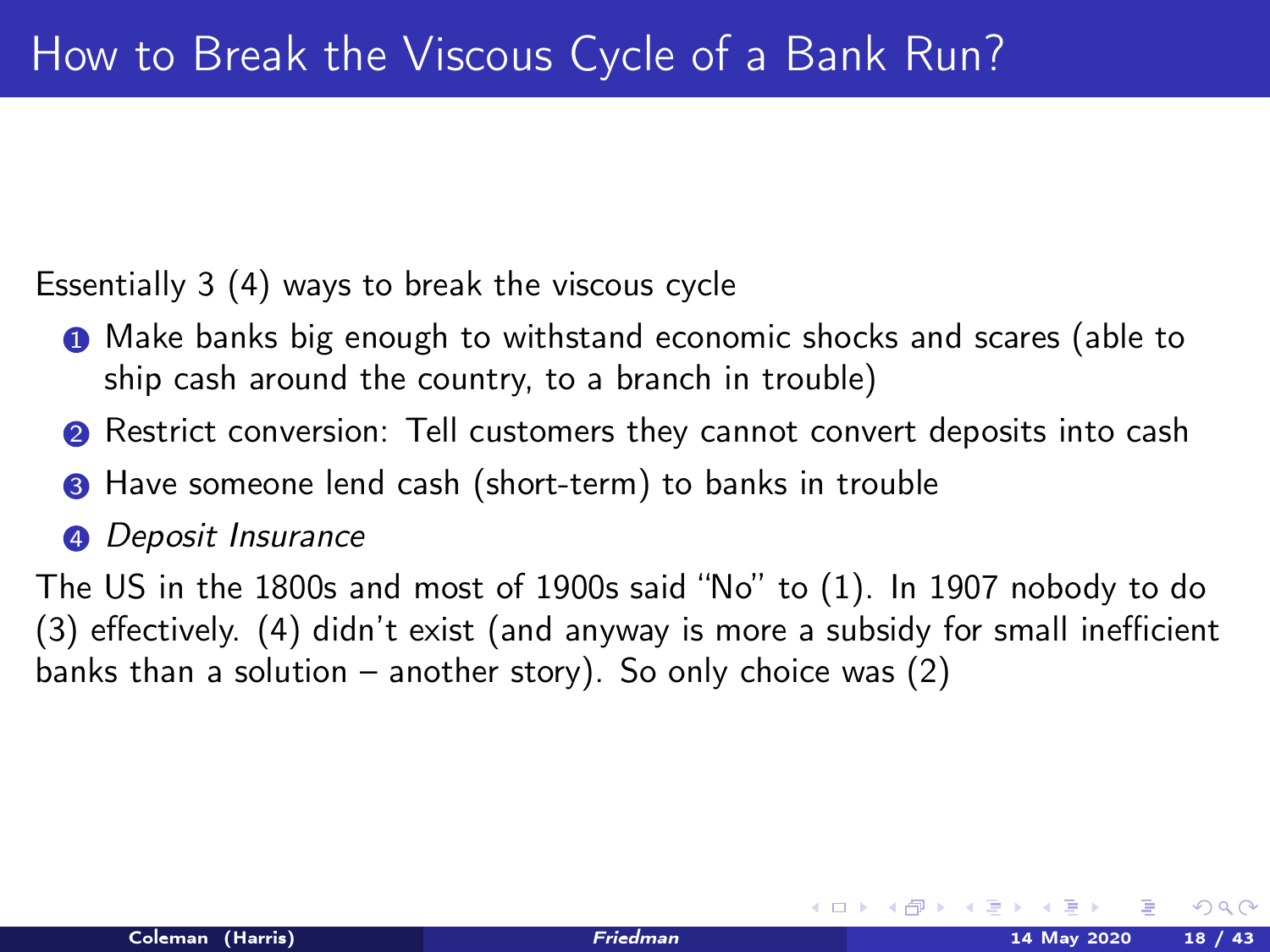#### <span id="page-23-0"></span>**1** [Introduction to Friedman's Economics](#page-3-0)

#### **2** [Quick View: Permanent Income & Natural Rate](#page-10-0)

#### <sup>3</sup> [Monetary History and Three Financial Crises](#page-13-0)

[Financial Crises are American as Apple Pie](#page-13-0) [Basics of Money and Banking](#page-18-0)

#### [1907: Liquidity Crisis, NY Banks Restrict Convertibility](#page-23-0)

[1913: Federal Reserve Founded](#page-29-0)

[1930s: Federal Reserve Fails](#page-31-0)

[1960s: Friedman & Schwartz Revise Monetary History, Educate the Fed](#page-35-0)

[2008: Federal Reserve \(& Bernanke\) Save the Financial System](#page-38-0)

#### <sup>4</sup> [The Current Financial Crisis – Not a Banking Liquidity Crisis](#page-42-0)

K ロ ▶ K 何 ▶ K 手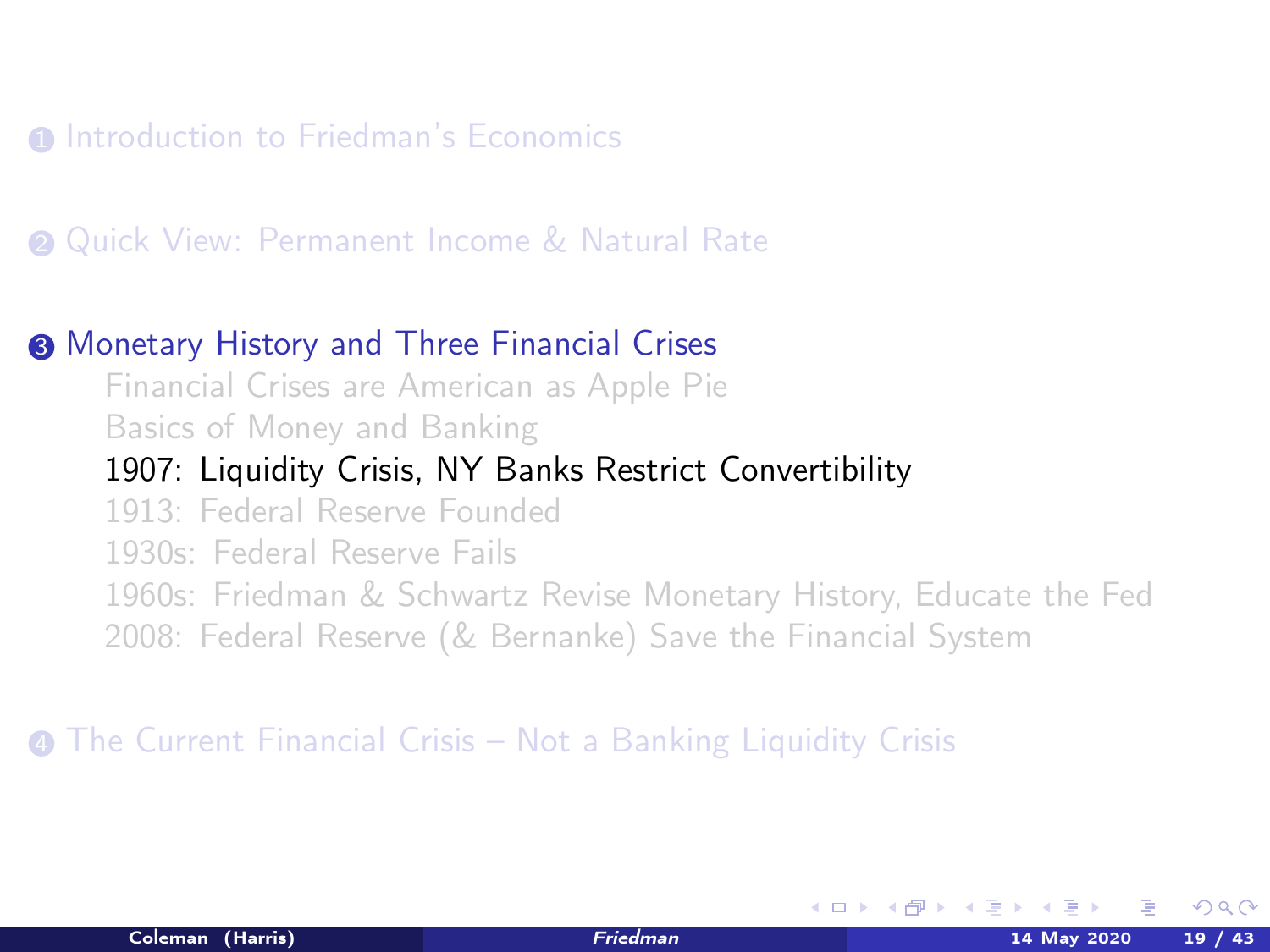Fragile Banks:

- 27,349 US banks in 1914, 95% no branches (single building)
- Small, fragile banks: roughly 3,600 people per bank
	- No economies of scale, no way to diversify

Economic Shocks

- April 1906, San Francisco earthquake reduced GNP by  $1.5-1.8$  percentage points
- August 1907, severe recession started
- October 16, two speculators (F. Augustus Heinze and Charles W. Morse) lost big on copper company stock market speculation, had borrowed from banks

 $\Omega$ 

イロト イ押ト イヨト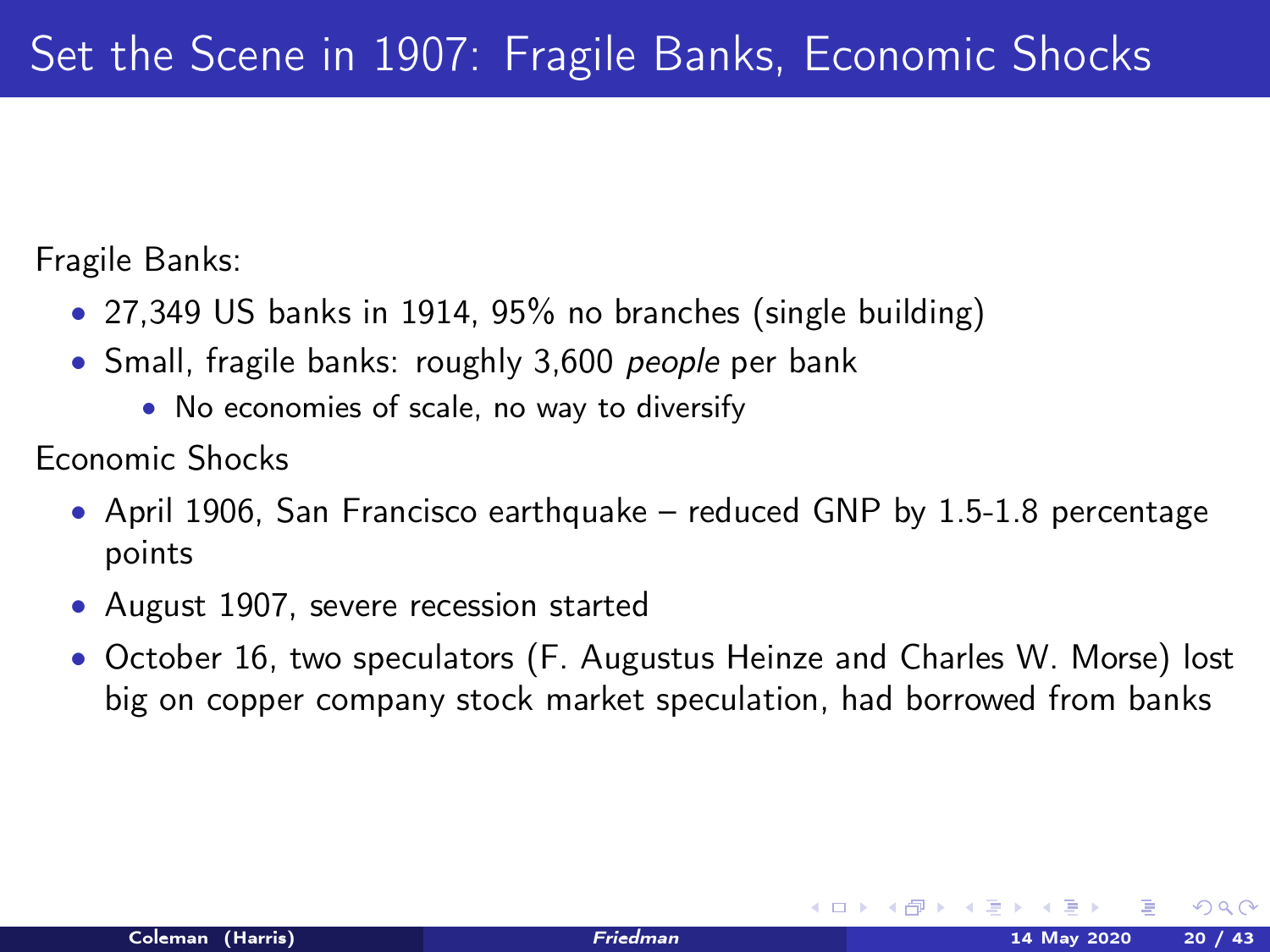Bank Runs

- Starting Oct 16, banks associated with Heinz & Morse suffered runs
- Oct 18 Knickerbocker Trust run started, Oct 22 Knickerbocker failed

Bank Responses

- Strong banks and NY Clearing House: loans to "run banks" (trying to do (3) above)
- Oct 26 (Saturday) NY CH banks restricted convertibility of deposits to cash
	- Naturally, premium on cash and gold
	- Pulled gold in from overseas, increased cash & gold

Restriction on Convertibility

- Extraordinary today: shutting all ATMs, not allowing credit cards
- Effective way to forestall a run
- Lifted restriction in January 1908

 $\Omega$ 

**K ロ ▶ | K 伺 ▶ | K ヨ ▶ |**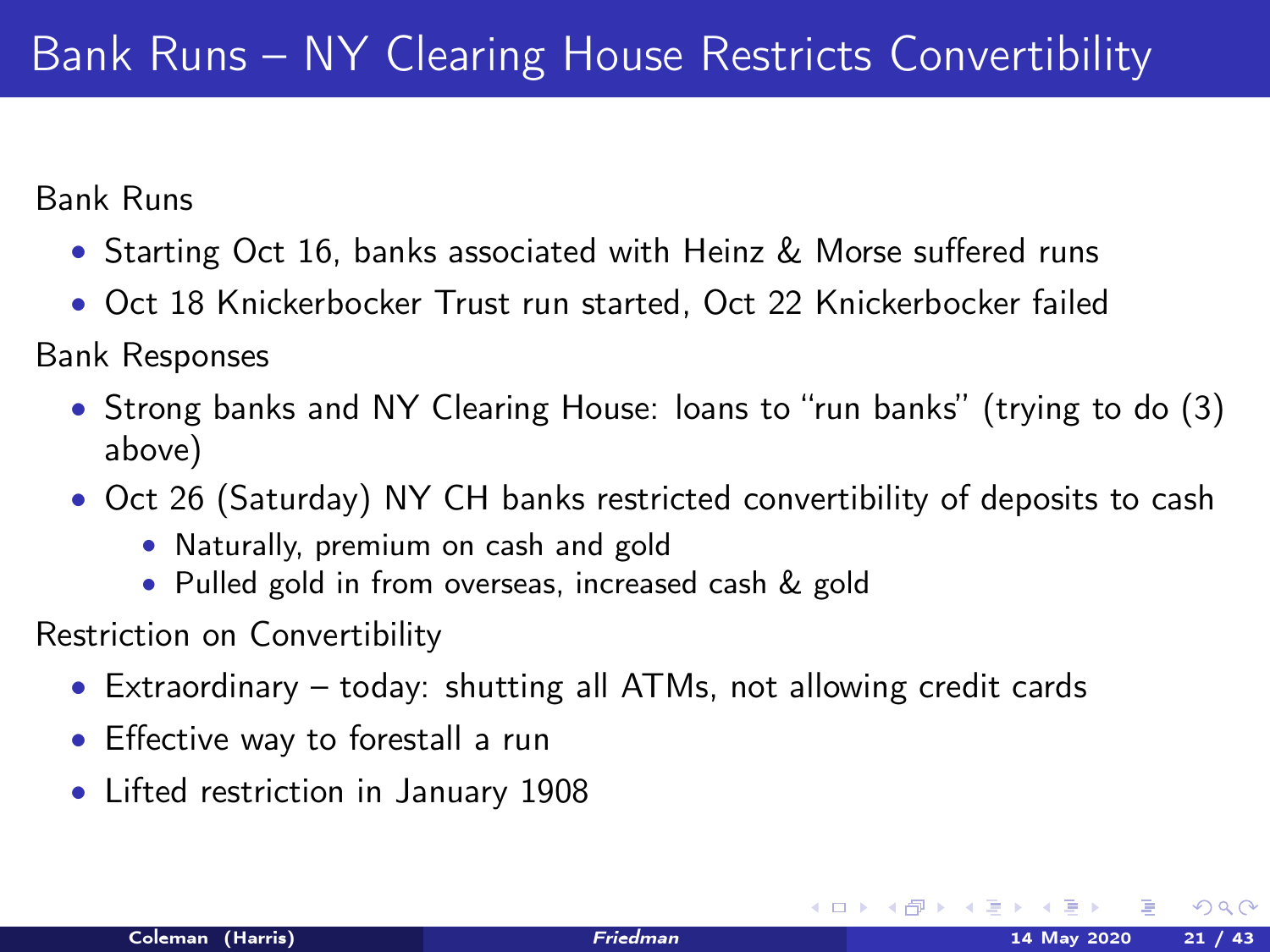Friedman & Schwartz thought carefully about money What was happening during a bank run (liquidity crisis)?

- Customers and banks both start to worry about liquidity
- Want more of the most liquid asset they can find cash
- Demand for "cash" spikes up
	- Customers (public) worried about bank deposits, switch to cash
	- Banks need more cash ("reserves") to reassure customers, to pay out when needed

Importantly Friedman & Schwartz collected and analyzed a mass of data Three definitions:

- **1** "Cash" held by banks called "reserves"
- $\bullet$  High Powered Money = cash held by public  $+$  "cash" held by banks (reserves)
- $\odot$  Money = public cash + deposits

I cover this in my Financial Crises class

 $\Omega$ 

**K ロ ト K 何 ト K ヨ ト K**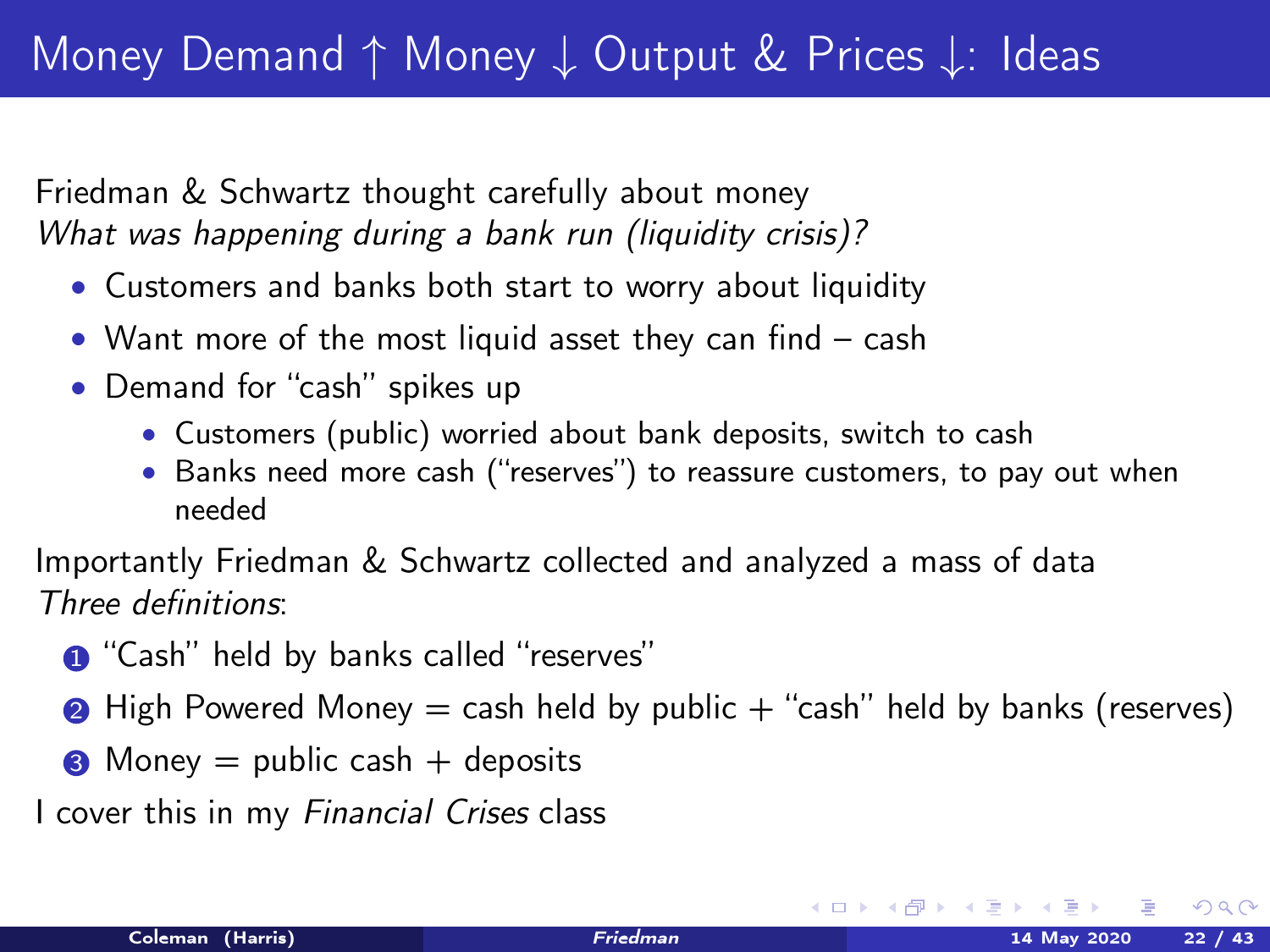# Liquidity Crisis: Cash (Money) Demand ↑↑, Supply Flat

Results when cash demand spikes up and supply can't keep up: Banks

- Customers ask for cash,
- With small, fragile banks (US) some banks don't have enough extra and fail
- Produces cascading failures contagion, panic

### Prices

- CPI (price level or inflation) is the "price" of money
- Prices have to adjust ↓

### Output & employment

• Recession (depression) pushes prices ↓

Most important part of "supply":

• HPM  $=$  cash held by public  $+$  "cash" held by banks (reserves)



**◆ロト → 母**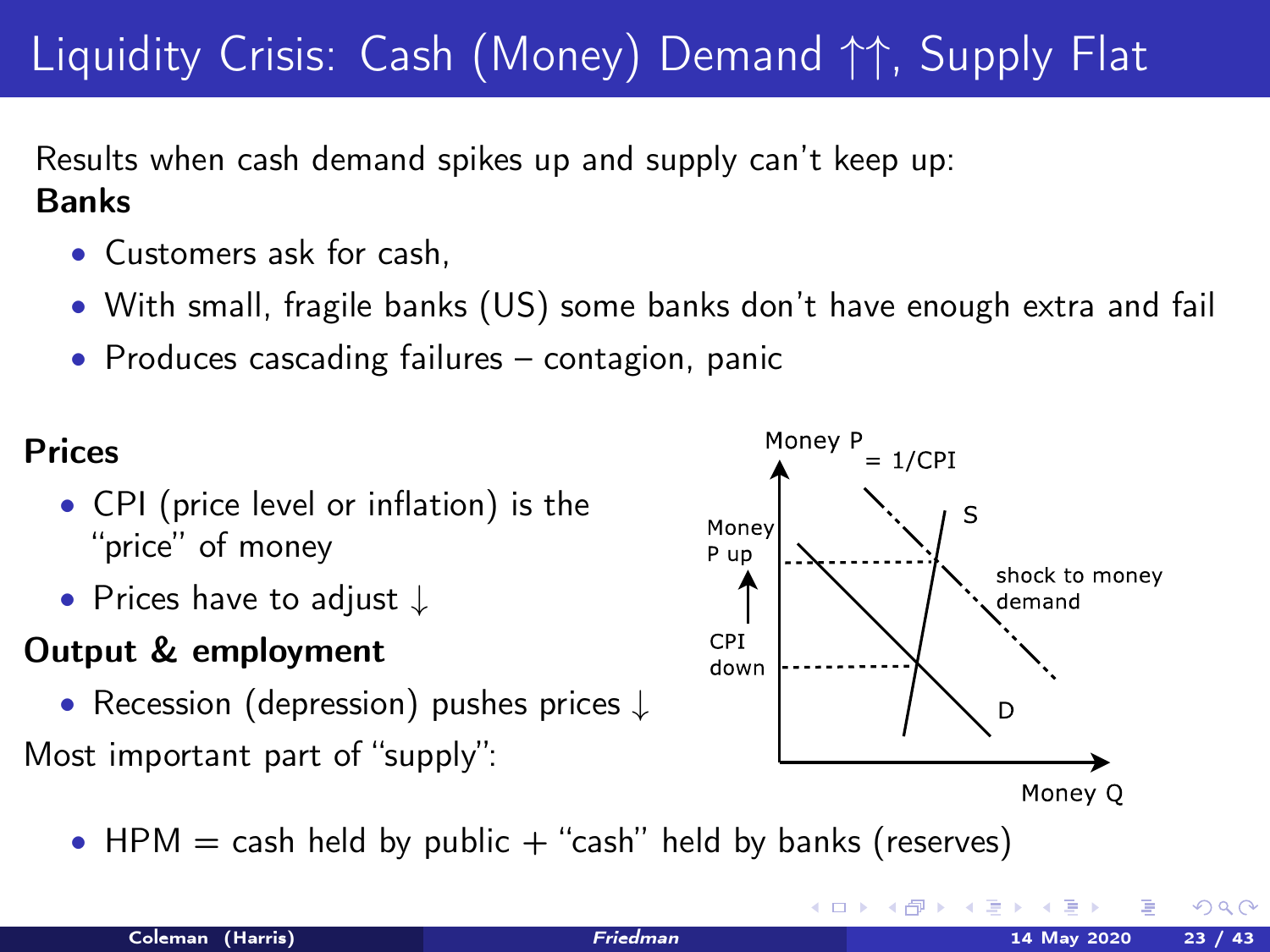### Recessions Bad After 19th & 20th c Liquidity Crises

Post-crises recessions (1873-79, 1893-94, 1907-08, 1920-21)

• Financial crises produce recessions – "depressions".

Average Recessions – Crisis vs. Non-Crisis Episodes, 1870-1928

|                                               | Numb | Ch Prc   | Ch Inc   | Ch M     |
|-----------------------------------------------|------|----------|----------|----------|
| Average recessions following financial crisis |      | $-6.3\%$ | $-6.0\%$ | $-1.5\%$ |
| Average non-crisis recessions                 |      | $0.2\%$  | $-0.9%$  | 5.6%     |

#### Length and Depth of Recessions after Speculative Episodes

| Date    | NBER peak/trough    | Length            | Ch Prc   | Ch Inc   | Ch Mon   | Recovery<br>Ch Inc |
|---------|---------------------|-------------------|----------|----------|----------|--------------------|
| 1873-79 | Oct 1873 - Mar 1879 | 5.4vr             | $-3.8\%$ | 2.5%     | $0.4\%$  | 4.3%               |
| 1893-94 | Jan 1893 - Jun 1894 | 1.4vr             | $-6.3\%$ | $-7.9%$  | $0.5\%$  | $9.4\%$            |
| 1907-08 | may 1907 - Jun 1908 | 1.1vr             | $-0.2%$  | $-12.5%$ | $-1.4\%$ | 5.4%               |
| 1920-21 | Jan 1920 - Jul 1921 | 1.5 <sub>vr</sub> | $-14.8%$ | $-6.1%$  | $-5.6%$  | 9.3%               |
| 1929-33 | Aug 1929 - Mar 1933 | 4.2 <sub>vr</sub> | $-7.5%$  | $-11.1%$ | $-8.8\%$ | 11.6%              |

data are from Monetary History and other Friedman & Schwartz books

 $\Omega$ 

**K ロ ト K 何 ト K 目**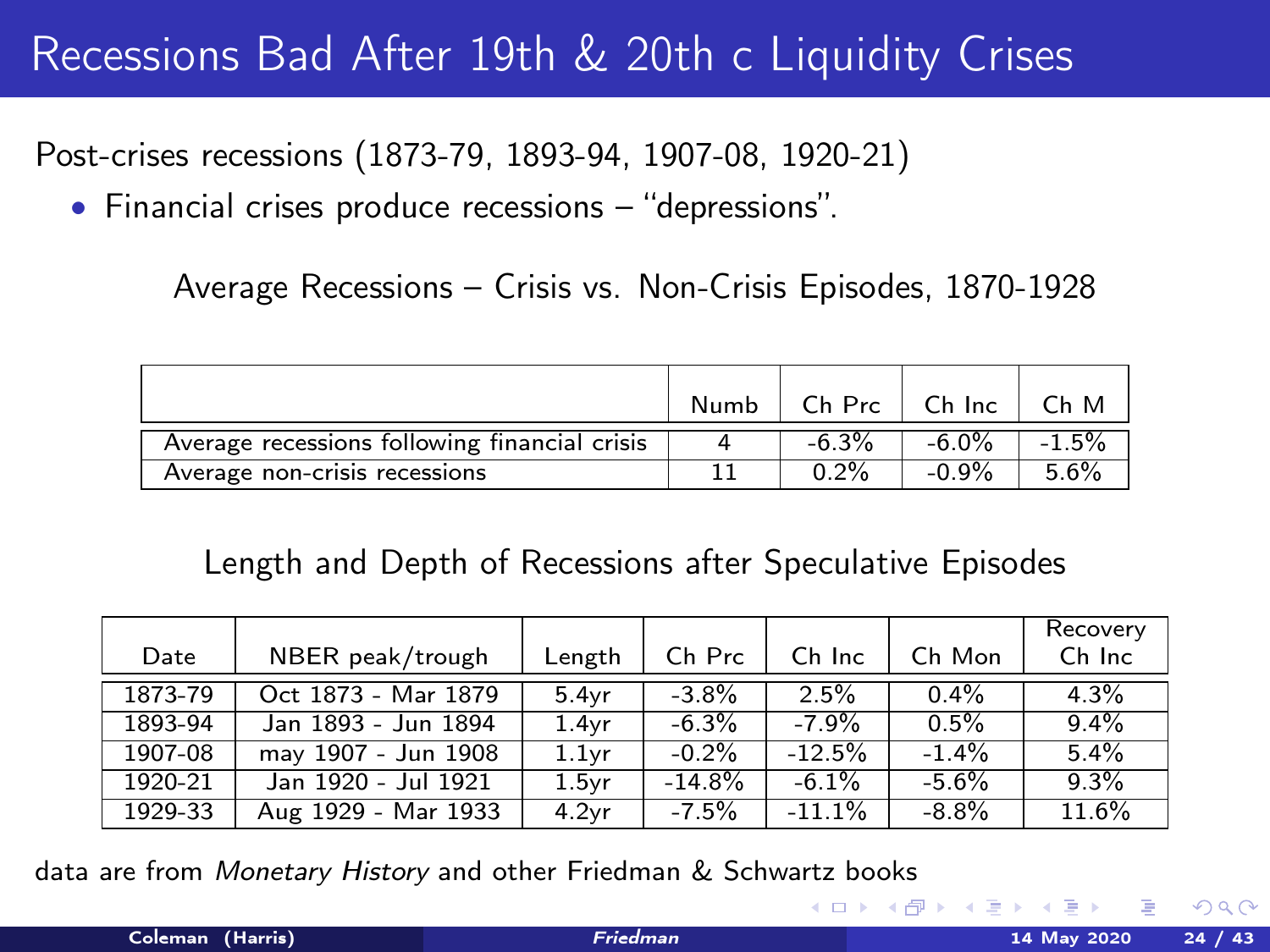#### <span id="page-29-0"></span>**1** [Introduction to Friedman's Economics](#page-3-0)

#### **2** [Quick View: Permanent Income & Natural Rate](#page-10-0)

#### <sup>3</sup> [Monetary History and Three Financial Crises](#page-13-0)

[Financial Crises are American as Apple Pie](#page-13-0) [Basics of Money and Banking](#page-18-0) [1907: Liquidity Crisis, NY Banks Restrict Convertibility](#page-23-0)

### [1913: Federal Reserve Founded](#page-29-0)

[1930s: Federal Reserve Fails](#page-31-0) [1960s: Friedman & Schwartz Revise Monetary History, Educate the Fed](#page-35-0) [2008: Federal Reserve \(& Bernanke\) Save the Financial System](#page-38-0)

#### <sup>4</sup> [The Current Financial Crisis – Not a Banking Liquidity Crisis](#page-42-0)

K ロ ▶ K 何 ▶ K 手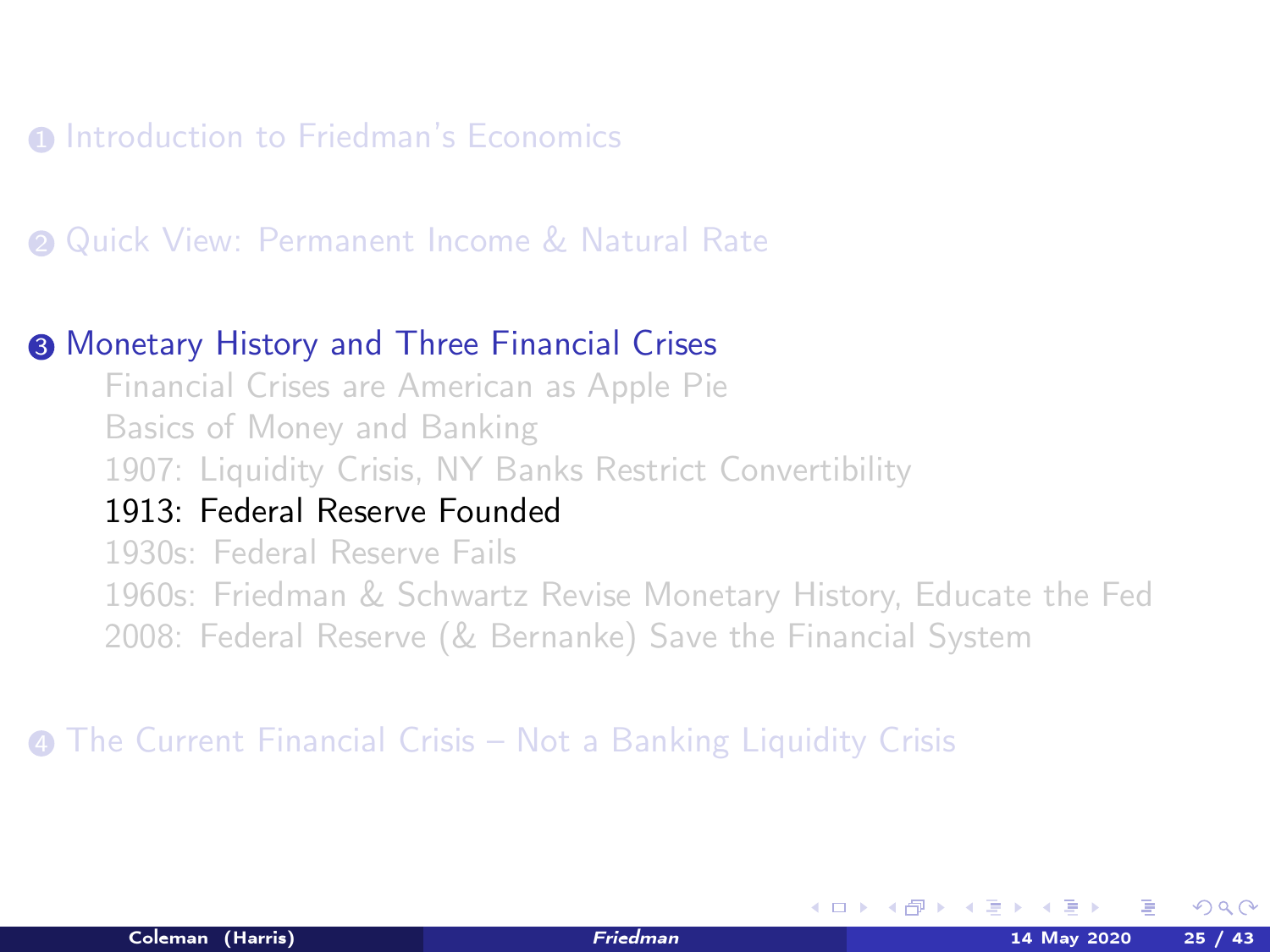Recognition that money (HPM) needed to be "elastic" in the sense of expanding during liquidity crisis.

- Dec 1913, Federal Reserve founded
- One explicit purpose: to issue notes by "discounting bank assets" (lending to a bank based on assets – collateral – provided by the bank)

Goes back to Bagehot's rules for central banking (and developed earlier, 1790s, by Alexander Hamilton)

- First: lend freely and vigorously, but at a very high rate of interest (to discourage those who do not have liquidity problems)
- Second: lend on all good securities (securities used as collateral) to everyone who is solvent

 $\Omega$ 

 $A \Box B$   $A \Box B$   $A \Box B$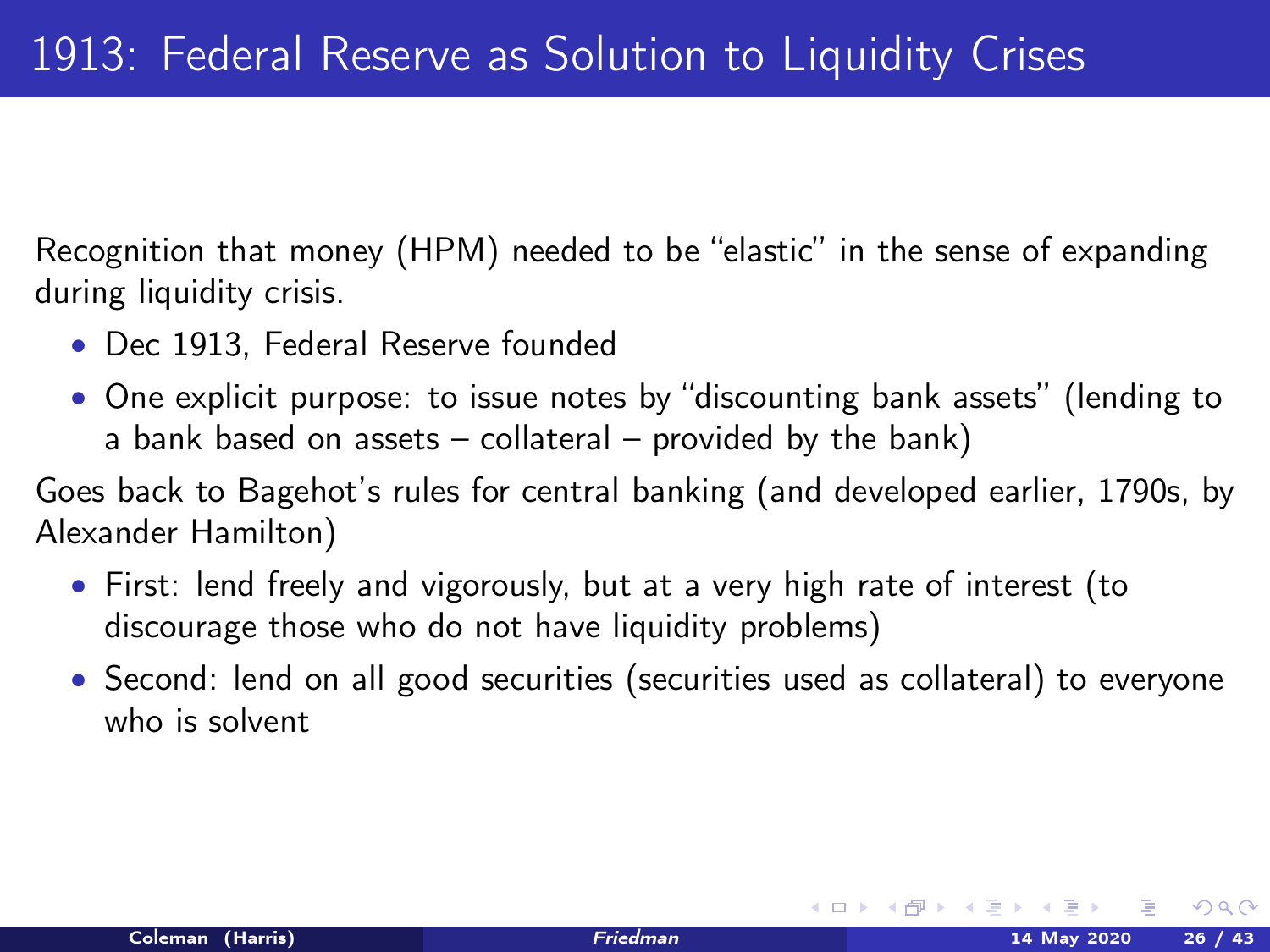#### <span id="page-31-0"></span>**1** [Introduction to Friedman's Economics](#page-3-0)

#### **2** [Quick View: Permanent Income & Natural Rate](#page-10-0)

#### <sup>3</sup> [Monetary History and Three Financial Crises](#page-13-0)

[Financial Crises are American as Apple Pie](#page-13-0) [Basics of Money and Banking](#page-18-0) [1907: Liquidity Crisis, NY Banks Restrict Convertibility](#page-23-0) [1913: Federal Reserve Founded](#page-29-0)

#### [1930s: Federal Reserve Fails](#page-31-0)

[1960s: Friedman & Schwartz Revise Monetary History, Educate the Fed](#page-35-0) [2008: Federal Reserve \(& Bernanke\) Save the Financial System](#page-38-0)

#### <sup>4</sup> [The Current Financial Crisis – Not a Banking Liquidity Crisis](#page-42-0)

K ロ ▶ K 何 ▶ K 手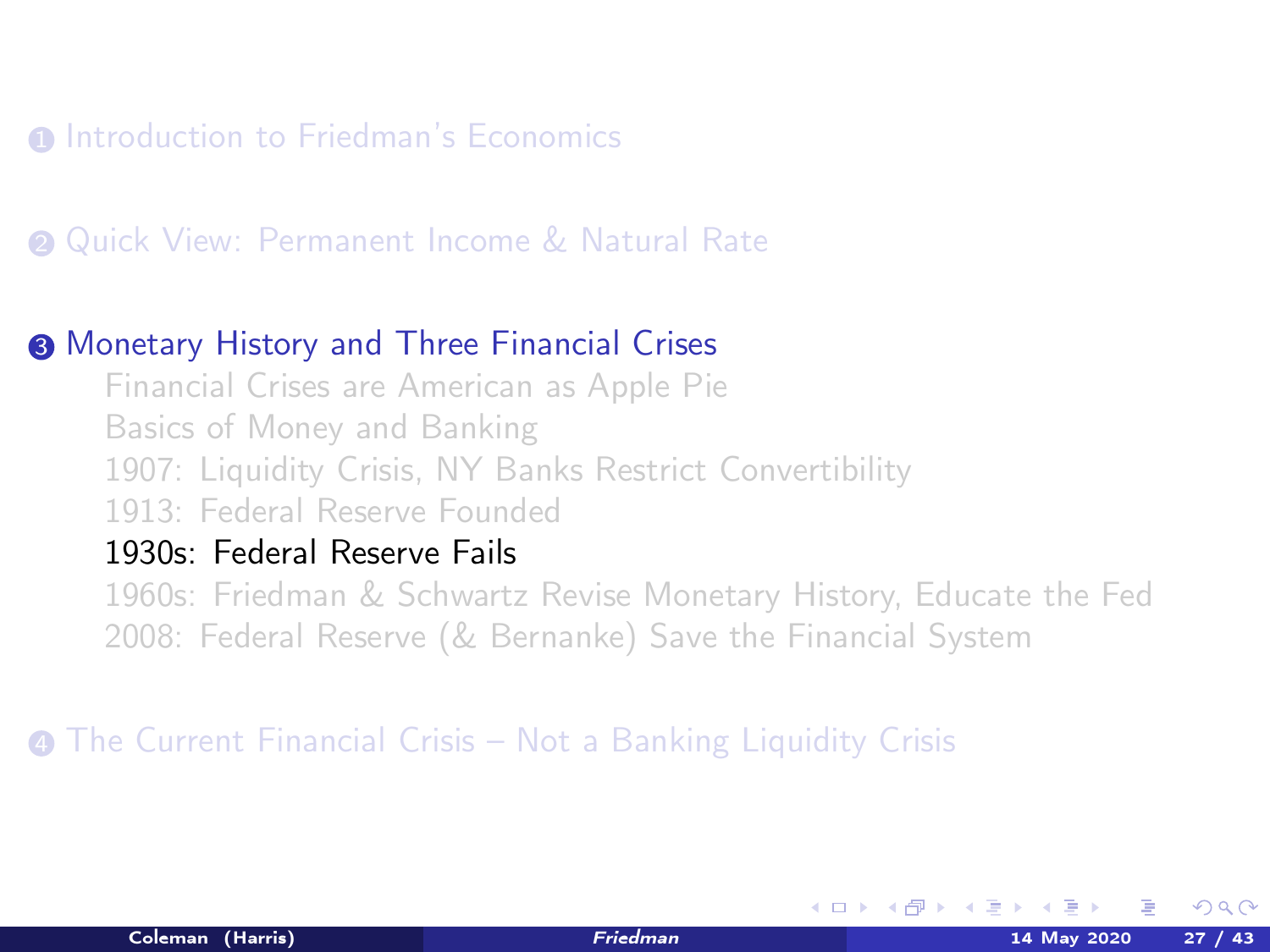October 1929, stock market crash

- Recession started earlier August 1929
- Up through autumn 1930 bad but not horrendous

October 1930 – banks started failing

• 256 in November 1930 and 352 in December

A contagion of fear spread among depositors, starting from the agricultural areas (F&S p 308)

Now, banks had neither the incentive nor the authority to restrict payments

• The Fed had been founded to solve this problem

But the Fed failed to act to increase HPM in response to spike in liquidity demand

• Bank failures cascaded – by 1933 1/3 of banks gone

イロト イ押ト イヨト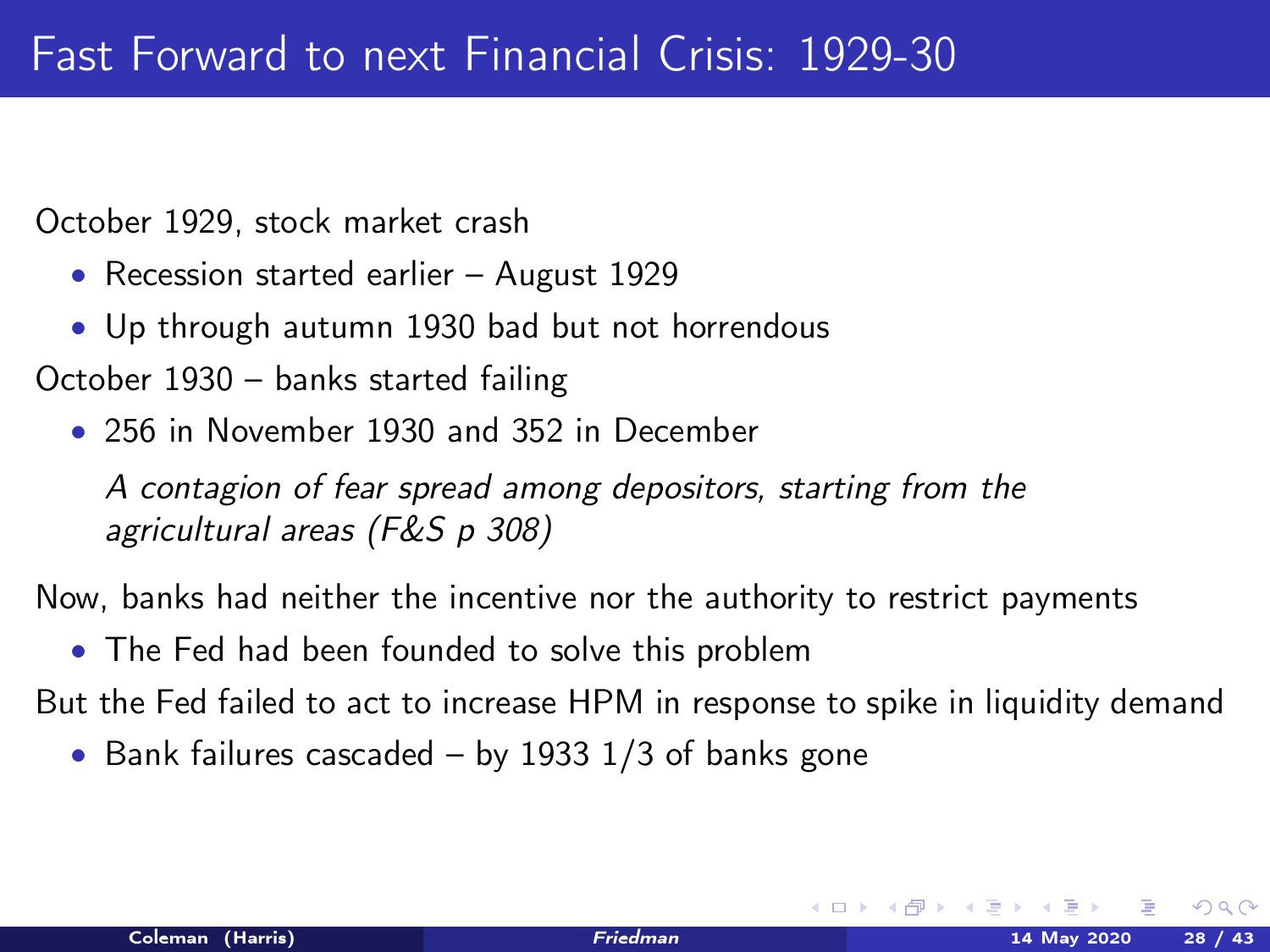|         |                | %Ch Mon  |            | Due to      |          |          |           |
|---------|----------------|----------|------------|-------------|----------|----------|-----------|
| Date    | NBER Pk/Tr     | Stock    | <b>HPM</b> | <b>BRes</b> | PCurr    | %P       | $\%$ Y    |
| 1873-79 | $10/73 - 3/79$ | $-3.1%$  | $-6.3%$    | 4.2%        | $-1.0%$  | $-3.8%$  | 2.5%      |
| 1893-94 | $1/93 - 6/94$  | $-5.7\%$ | 2.6%       | $-8.0\%$    | $-0.3%$  | $-6.3%$  | $-7.9%$   |
| 1907-08 | $3/07 - 6/08$  | $-3.8\%$ | 8.1%       | $-10.0\%$   | $-2.2%$  | $-0.2%$  | $-12.5%$  |
| 1920-21 | $1/20 - 721$   | $-5.3%$  | $-6.6%$    | 1.6%        | $-0.3%$  | $-6.1%$  | $-5.6%$   |
| 1929-33 | $8//29 - 3/33$ | $-43.4%$ | 16.2%      | $-22.4%$    | $-46.5%$ | $-7.5%$  | $-11.1%$  |
| 1929-31 | $8/29 - 1/31$  | $-5.8\%$ | $0.0\%$    | $-4.2\%$    | $-1.7%$  | $-8.3\%$ | $-10.6\%$ |
| 1931-33 | $1/31 - 3/33$  | $-37.6%$ | 16.3%      | $-17.8%$    | $-43.1%$ | $-6.6\%$ | $-11.6%$  |
| 2007-09 | $12/07 - 6/09$ | 18.6%    | 69.9%      | $-51.1%$    | 6.1%     | 1.1%     | $-2.1%$   |

1929-33

- 1929-31 like 1893 & 1907: supply (HPM) flat, demand (BRes & PCurr) up
	- BRes↓  $(P/R \downarrow)$  & PCurr $\downarrow$   $(P/c \downarrow)$  mean demand up. HPM flat, P & Y down
- 1931-33 things got *really* bad prices & output down, economy in free-fall
	- Banks panic, want liquidity  $(P/R \downarrow)$ ; public panics, wants  $C(P/c \downarrow)$
- 1893 & 1907 were short 1929-33 was 4 years of falling prices & output
- Fed had power to create HPM in 1929-31 (before things got bad) but did not
- Banking system collapsed, economy down by 1/3, unemployment up to 25%

 $\Omega$ 

**K ロ ト K 御 ト K 君 ト**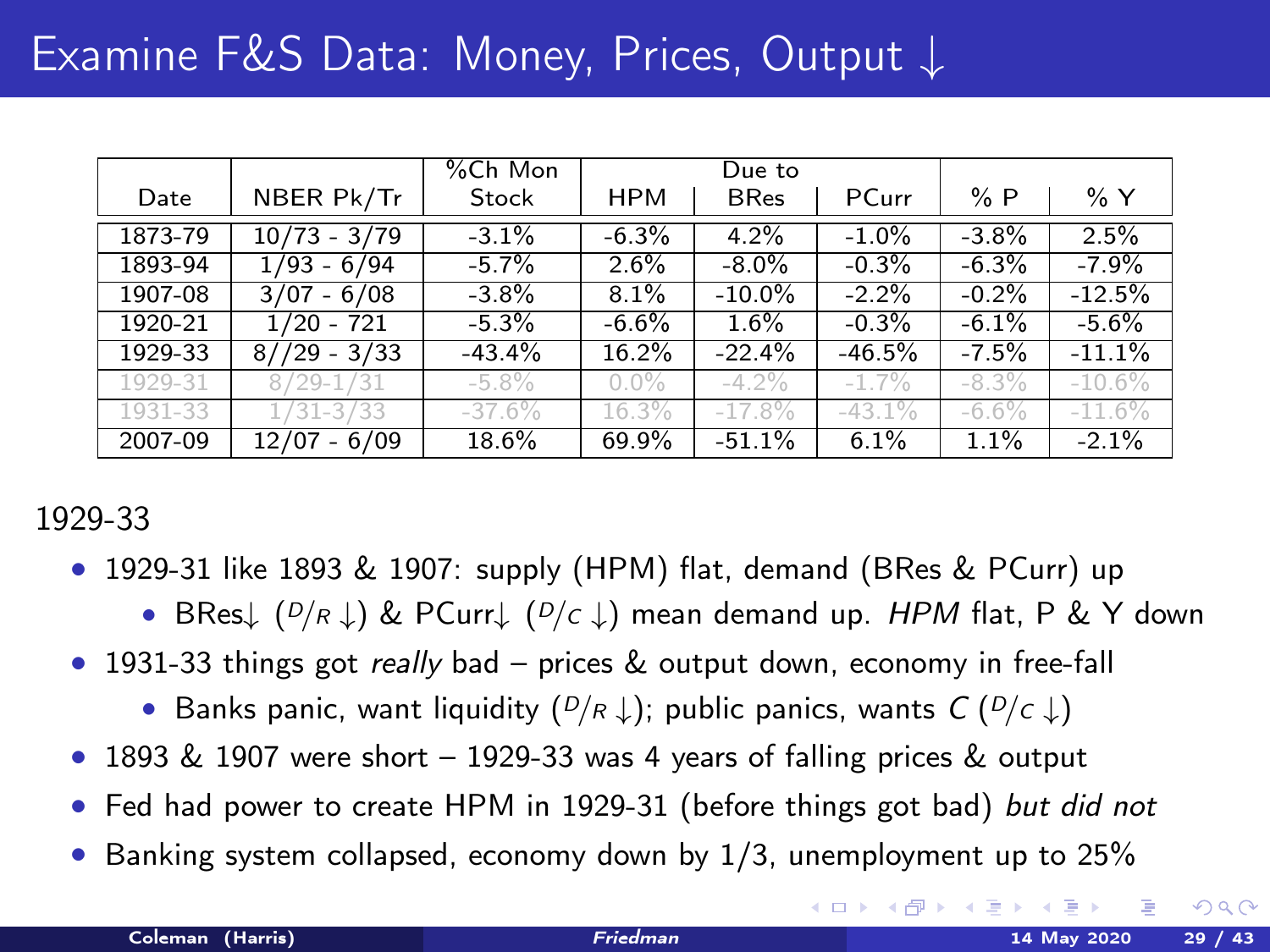Critical question, and no perfect answers

The explanation ... is the shift of power within the System and the lack of understanding and experience of the individuals to whom the power shifted. (F&S p. 411)

Benjamin Strong, president of NY Fed, died October 1928 (tuberculosis)

- He had the knowledge, experience, strength of character to lead the system
- With Strong gone, power vacuum led to shift of power to DC and Board of Governors
- At that time neither skilled nor knowledgeable leaders at the Board
- Possibly one of the most unfortunate deaths of the early 20th c

It is also true that small events at times have large consequences, that there are such things as chain reactions and cumulative forces. It happens that a liquidity crisis in a unit fraction reserve banking system [and one like the US that is fragile to begin with] is precisely the kind of event that can trigger ... a chain reaction. (F&S p. 419)

 $\Omega$ 

 $\left\{ \begin{array}{ccc} 1 & 0 & 0 \\ 0 & 1 & 0 \end{array} \right.$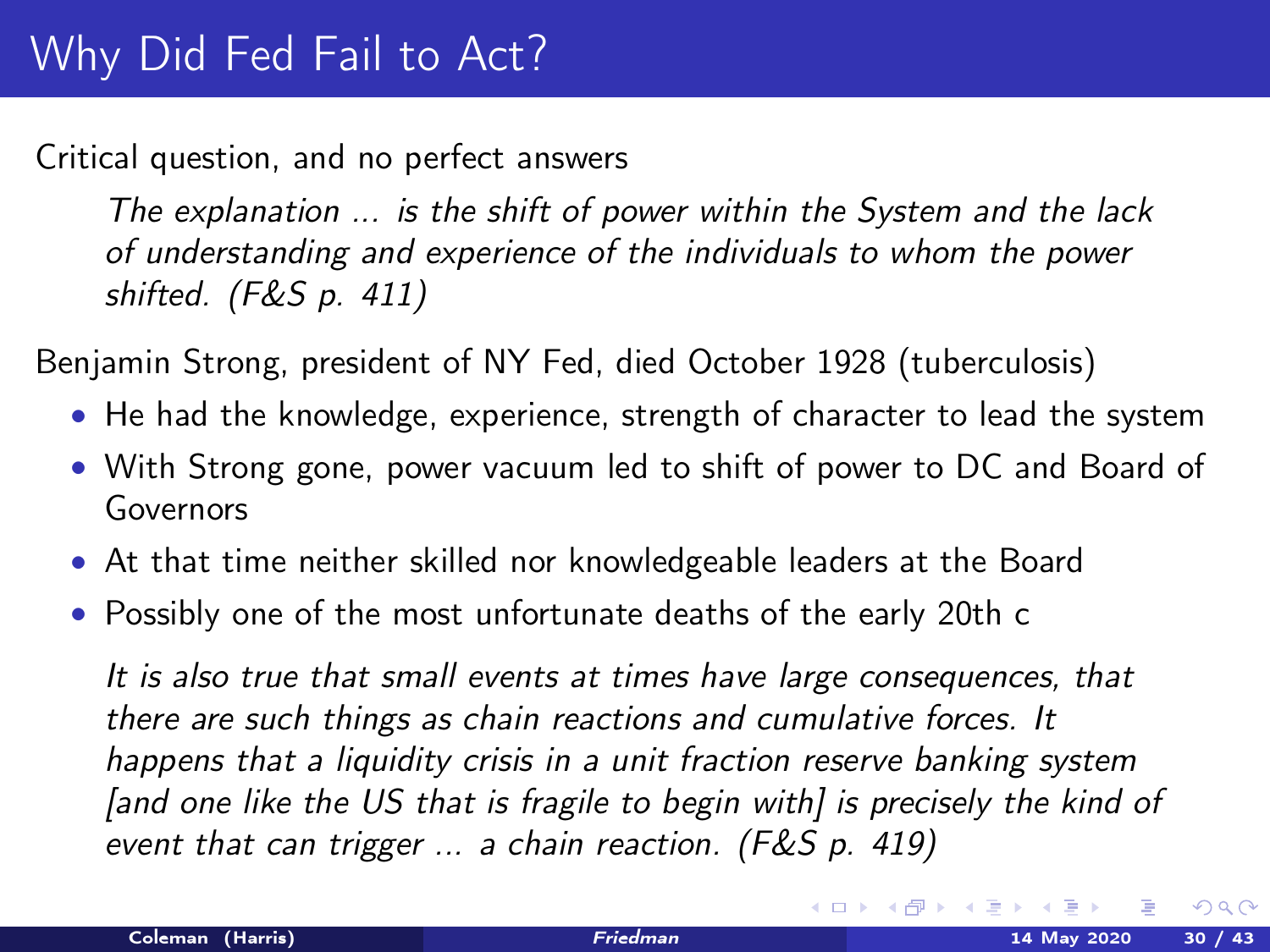#### <span id="page-35-0"></span>**1** [Introduction to Friedman's Economics](#page-3-0)

#### **2** [Quick View: Permanent Income & Natural Rate](#page-10-0)

#### <sup>3</sup> [Monetary History and Three Financial Crises](#page-13-0)

[Financial Crises are American as Apple Pie](#page-13-0) [Basics of Money and Banking](#page-18-0) [1907: Liquidity Crisis, NY Banks Restrict Convertibility](#page-23-0) [1913: Federal Reserve Founded](#page-29-0) [1930s: Federal Reserve Fails](#page-31-0)

[1960s: Friedman & Schwartz Revise Monetary History, Educate the Fed](#page-35-0)

[2008: Federal Reserve \(& Bernanke\) Save the Financial System](#page-38-0)

<sup>4</sup> [The Current Financial Crisis – Not a Banking Liquidity Crisis](#page-42-0)

K ロ ▶ K 何 ▶ K 手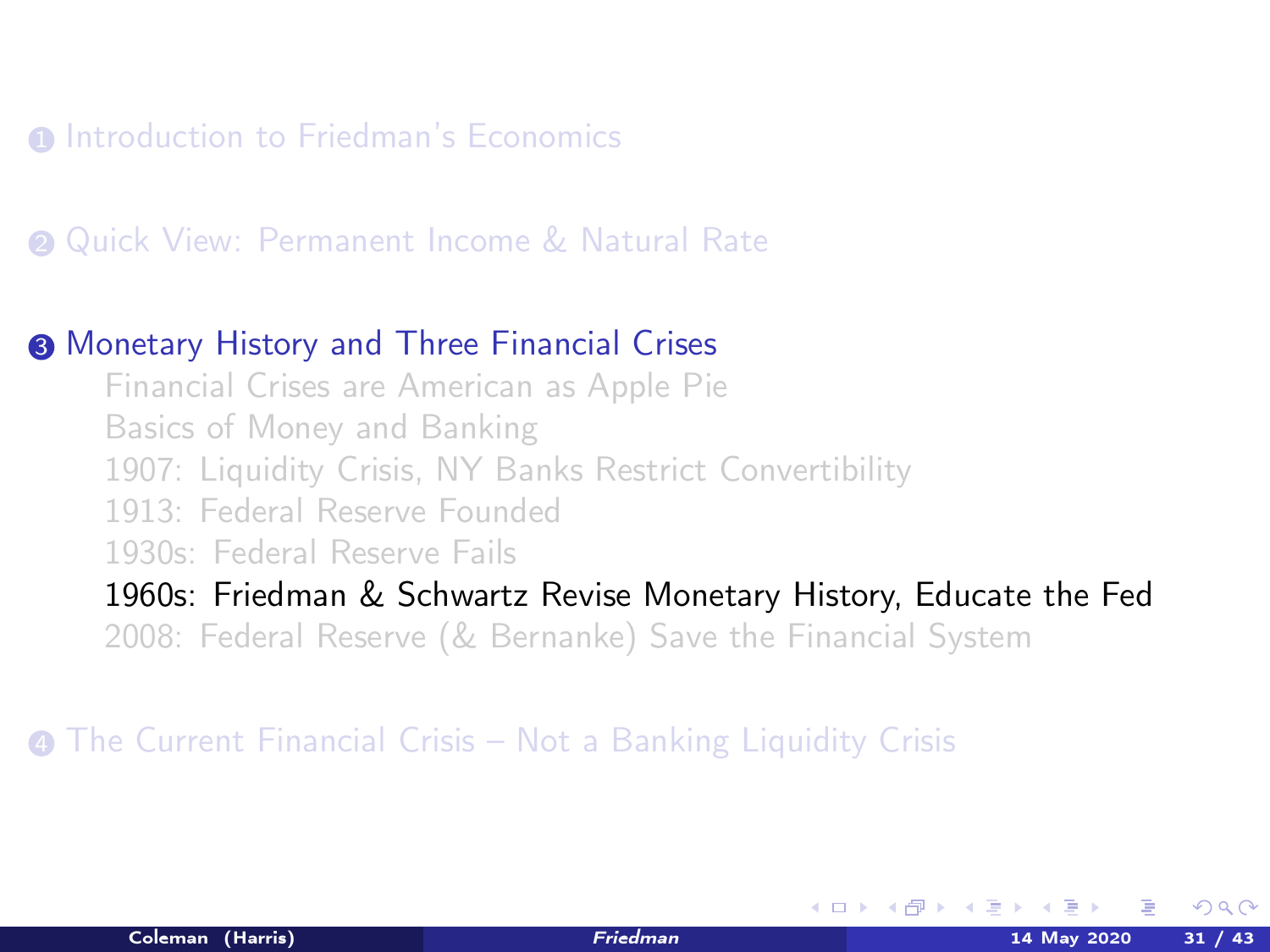Following the Great Depression, received wisdom was that monetary policy had been passive or ineffective

- Friedman & Schwartz re-wrote history
- Argued, persuasively, that money matters, and matters dramatically during a liquidity crisis

Milton Friedman and Anna Schwartz's A Monetary History of the United States 1867–1960 is perhaps the most influential work in economic history of the 20th century. The book, a perfect combination of historical narrative, empirical work, and theoretical analysis, was the major force in refocusing the economics profession's thinking about the importance of money in generating cyclical fluctuations. It also showed how the severity of the Great Depression was in large part due to the mistakes of the Federal Reserve.

 $\Omega$ 

**K ロ ▶ | K 伺 ▶ | K ヨ ▶ |**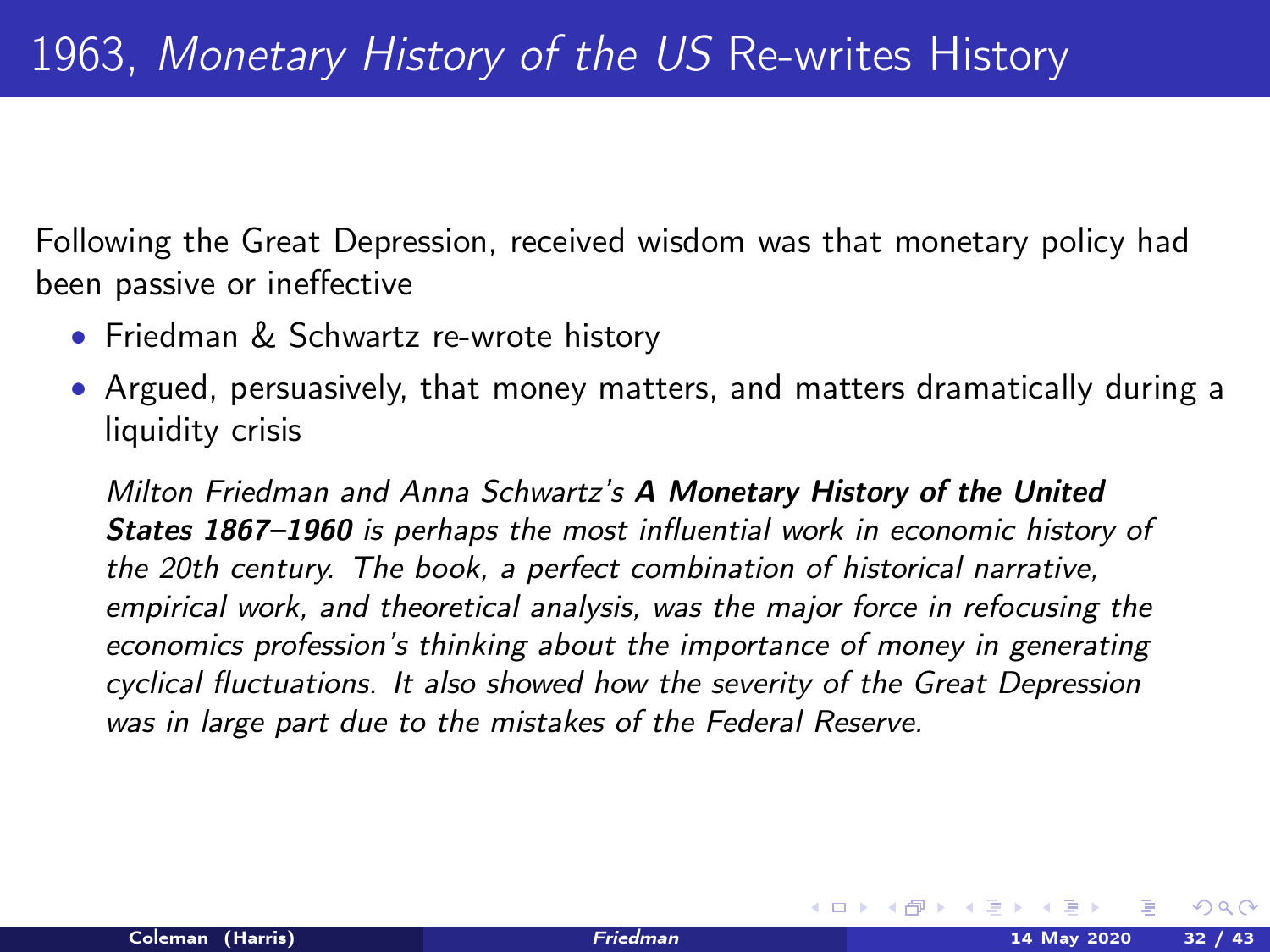<span id="page-37-0"></span>November 2002, conference in Ida Noyes to celebrate Friedman's 90th birthday

- Friedman & Schwartz both attended, both strong and feisty
- Ben Bernanke gave one of the papers, discussing Friedman & Schwartz's analysis of the Great Contraction (as they termed it)

The end was an electrifying moment (at least as far as academic conferences go)

• Remember that Bernanke was a member of the Board of Governors, later to become Chairman

Let me end my talk by abusing slightly my status as an official representative of the Federal Reserve. I would like to say to Milton and Anna: Regarding the Great Depression. You're right, we did it. We're very sorry. But thanks to you, we won't do it again.

Best wishes for your next ninety years.

 $\Omega$ 

**K ロ ト K 何 ト K ヨ ト K**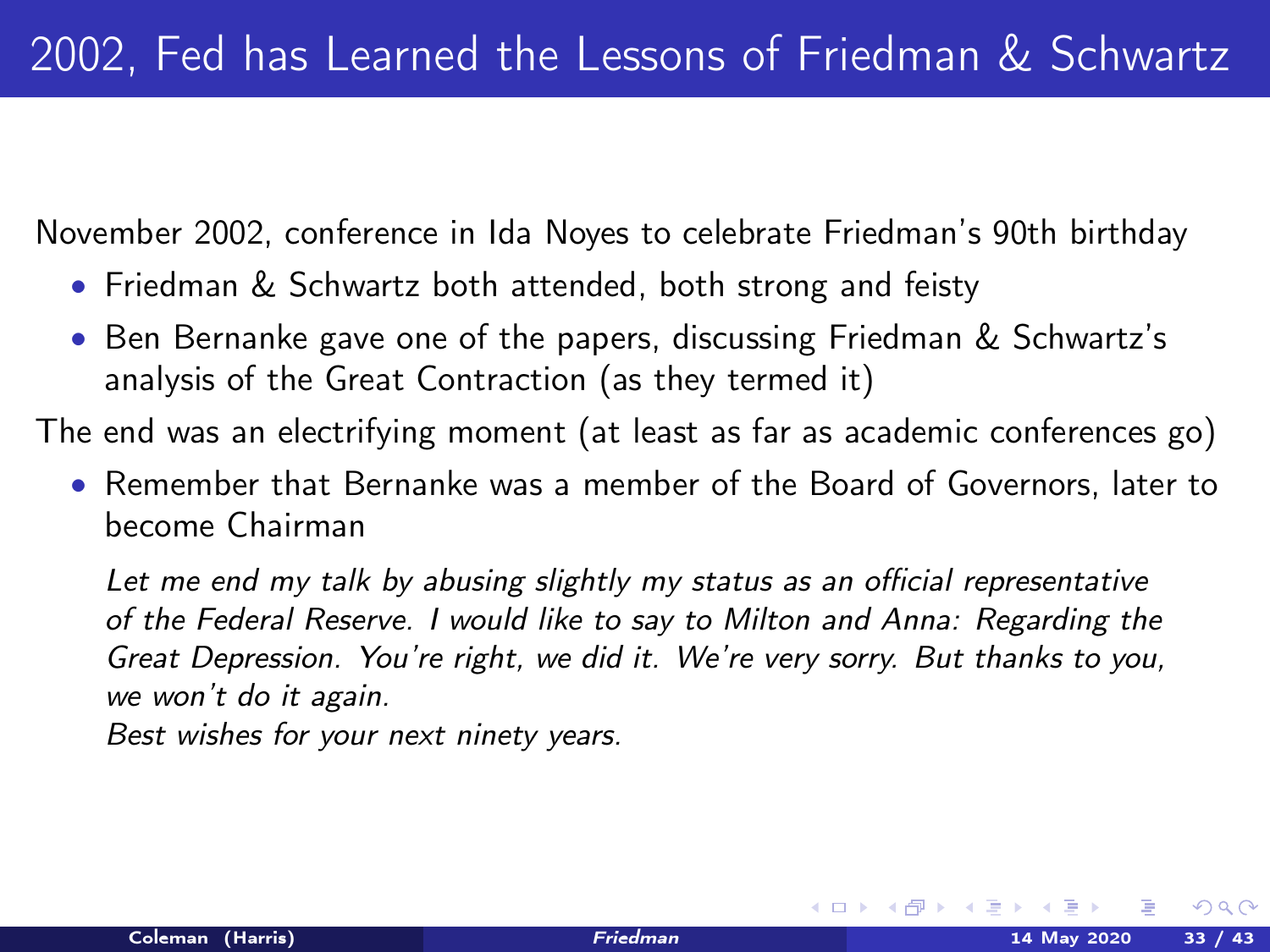#### <span id="page-38-0"></span>**1** [Introduction to Friedman's Economics](#page-3-0)

#### **2** [Quick View: Permanent Income & Natural Rate](#page-10-0)

#### <sup>3</sup> [Monetary History and Three Financial Crises](#page-13-0)

[Financial Crises are American as Apple Pie](#page-13-0) [Basics of Money and Banking](#page-18-0) [1907: Liquidity Crisis, NY Banks Restrict Convertibility](#page-23-0) [1913: Federal Reserve Founded](#page-29-0) [1930s: Federal Reserve Fails](#page-31-0) [1960s: Friedman & Schwartz Revise Monetary History, Educate the Fed](#page-35-0) [2008: Federal Reserve \(& Bernanke\) Save the Financial System](#page-38-0)

#### <sup>4</sup> [The Current Financial Crisis – Not a Banking Liquidity Crisis](#page-42-0)

K ロ ▶ K 何 ▶ K 手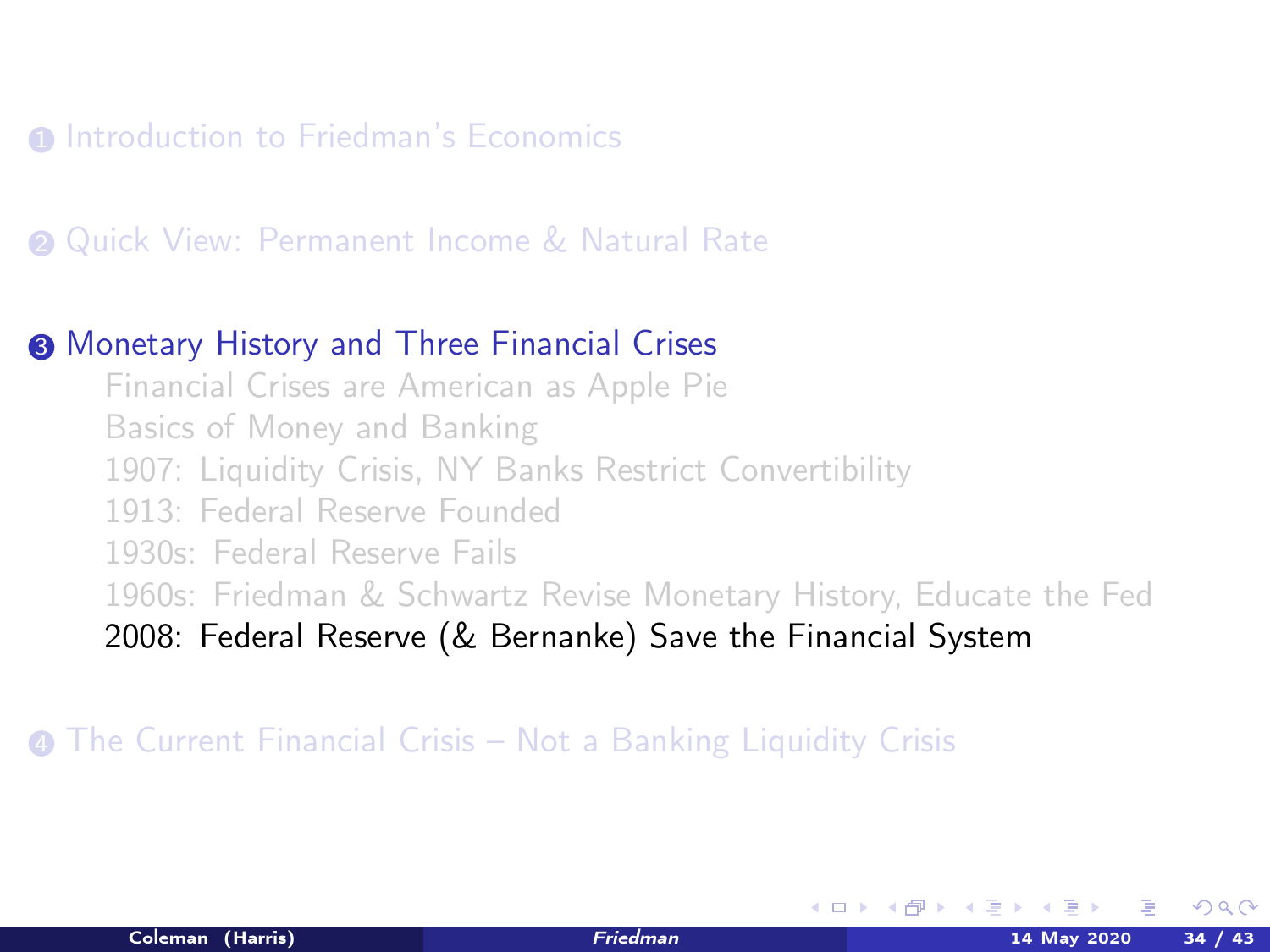## <span id="page-39-0"></span>2008, Fed Injected Liquidity, Saved the World

|         |                | %Ch Mon  |            | Due to      |          |          |          |
|---------|----------------|----------|------------|-------------|----------|----------|----------|
| Date    | NBER Pk/Tr     | Stock    | <b>HPM</b> | <b>BRes</b> | PCurr    | %P       | % Y      |
| 1873-79 | $10/73 - 3/79$ | $-3.1%$  | $-6.3%$    | 4.2%        | $-1.0%$  | $-3.8%$  | 2.5%     |
| 1893-94 | $1/93 - 6/94$  | $-5.7%$  | $2.6\%$    | $-8.0\%$    | $-0.3%$  | $-6.3%$  | $-7.9%$  |
| 1907-08 | $3/07 - 6/08$  | $-3.8\%$ | 8.1%       | $-10.0\%$   | $-2.2%$  | $-0.2%$  | $-12.5%$ |
| 1920-21 | $1/20 - 721$   | $-5.3\%$ | $-6.6%$    | 1.6%        | $-0.3%$  | $-6.1%$  | $-5.6\%$ |
| 1929-33 | $8//29 - 3/33$ | $-43.4%$ | 16.2%      | $-22.4%$    | $-46.5%$ | $-7.5%$  | $-11.1%$ |
| 1929-31 | $8/29 - 1/31$  | $-5.8\%$ | $0.0\%$    | $-4.2\%$    | $-1.7%$  | $-8.3\%$ | $-10.6%$ |
| 1931-33 | $1/31 - 3/33$  | $-37.6%$ | 16.3%      | $-17.8%$    | $-43.1%$ | $-6.6\%$ | $-11.6%$ |
| 2007-09 | $12/07 - 6/09$ | 18.6%    | 69.9%      | $-51.1%$    | 6.1%     | 1.1%     | $-2.1\%$ |

#### 2007-09

- Fed did learn, did the right thing
- Massively increased HPM Quantitative Easing (QE1)
	- Mainly went to bank reserves
- Banks were panicked, increased reserves  $(P/R \downarrow)$

Can't say for sure what would have happened, but 1907 and 1930s give us a pretty good idea

- If the Fed hadn't done QE1, the financial system would probably have collapsed
- NB: prices for 2008:Q3 2009:Q1 fell by 4.1% (an[n\).](#page-38-0) [Ext](#page-40-0)[r](#page-38-0)[aor](#page-39-0)[d](#page-40-0)[in](#page-37-0)[a](#page-38-0)[ry](#page-41-0)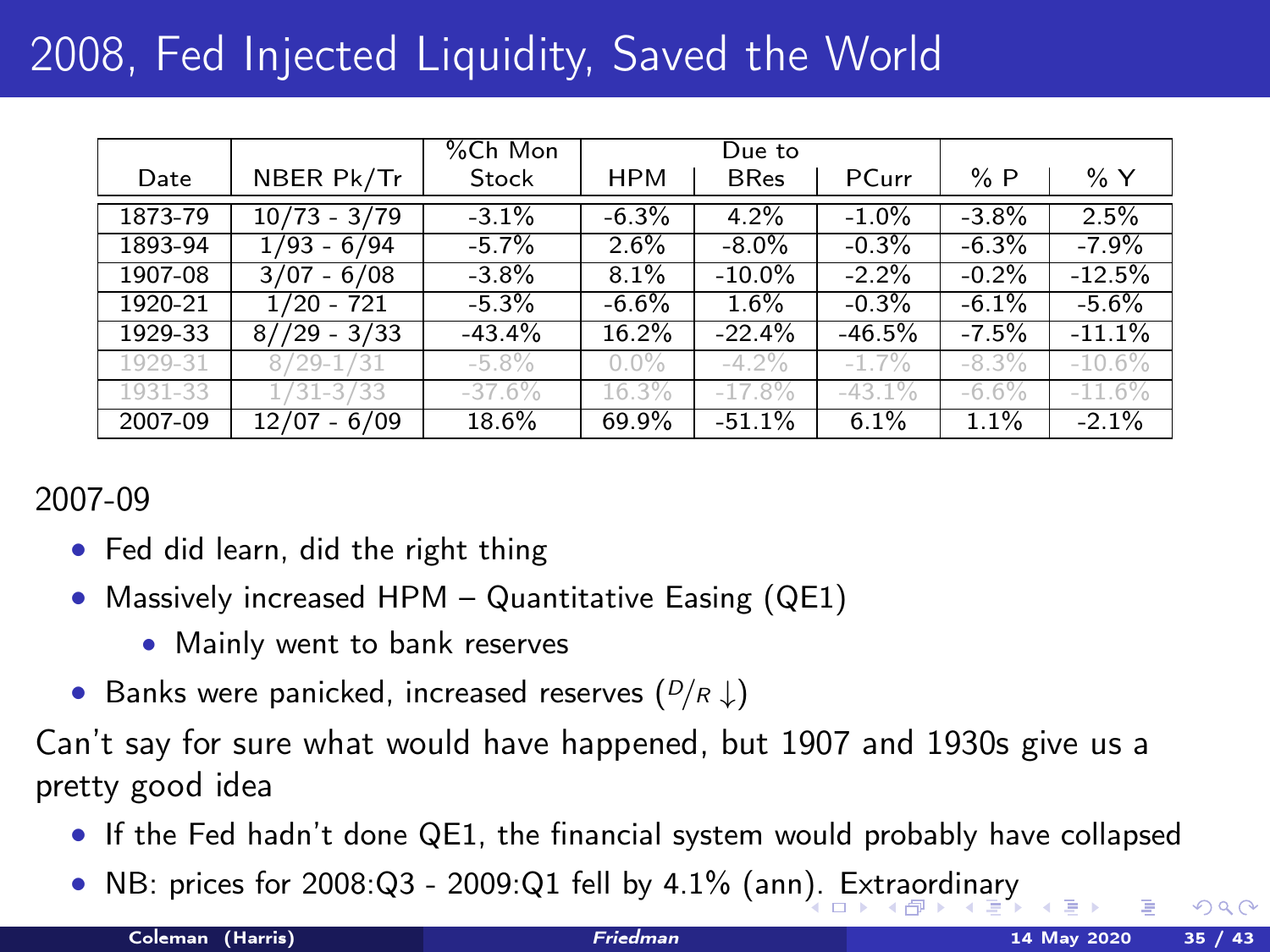### <span id="page-40-0"></span>Reserves – The Fed Did Indeed Learn

And the Fed did learn. They increased reserves in 2008. By just a little!



Monetary Base – Currency (BOGMBASE/1000 – CURRSL)

At the time, concern about inflation (from MV=PY). Reasons not:

- Increased *demand* for money
- Fed pays interest on reserves

 $\Omega$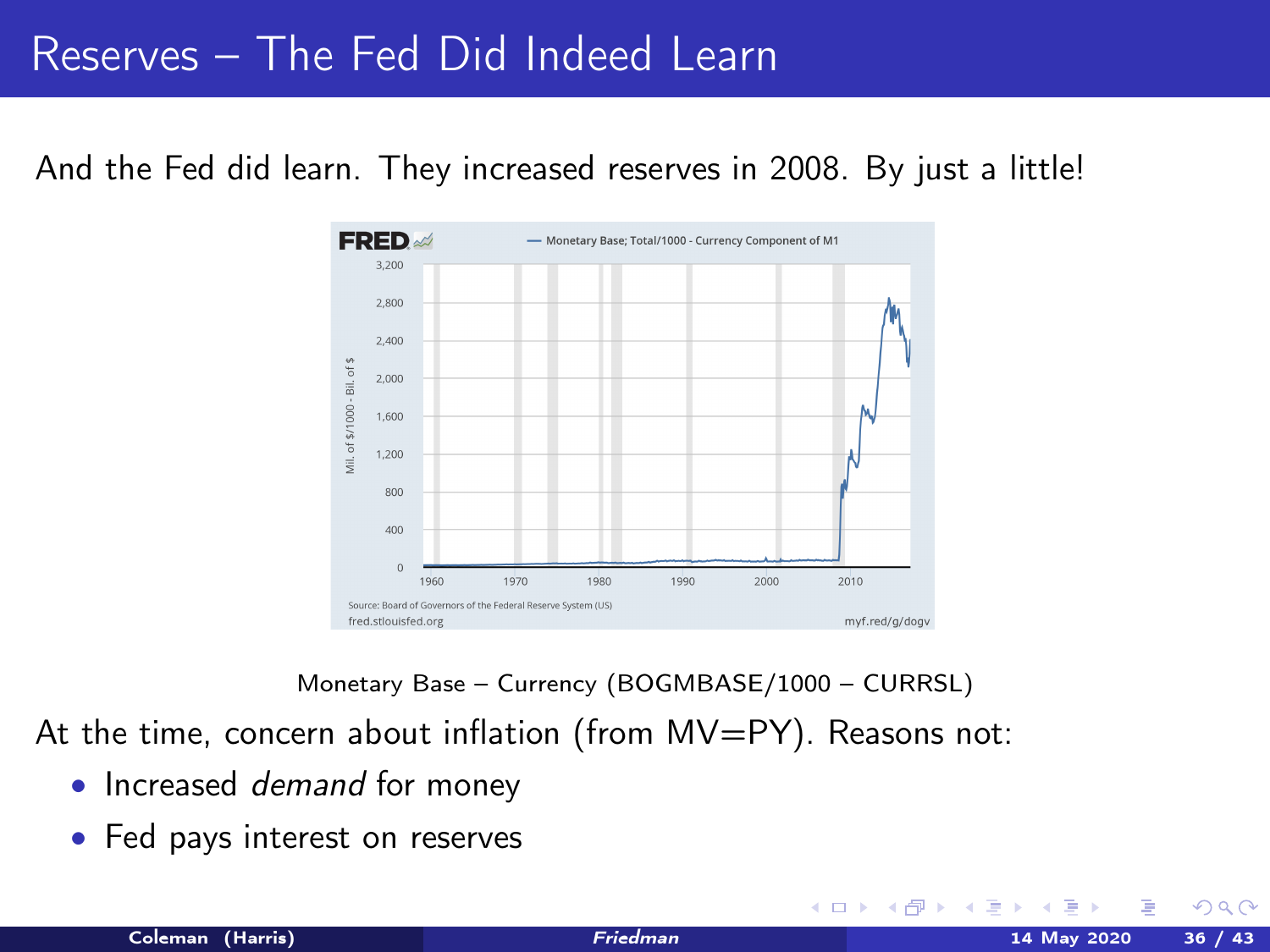<span id="page-41-0"></span>I've ignored and glossed over some things:

- Since 1990s, US banking system has become national
	- Can now open Chase account in Illinois, not just NY
- Reasons for 2008 crisis not quite the same as 1907 & 1930s (fragile & fragmented banking system)
	- New story of political / banking coalition that led to mis-pricing and over-consumption of mortgage risk
- Fall 2008 Fed started paying interest on reserves another big reason for "no inflation" with big increase in reserves

イロト イ押ト イヨト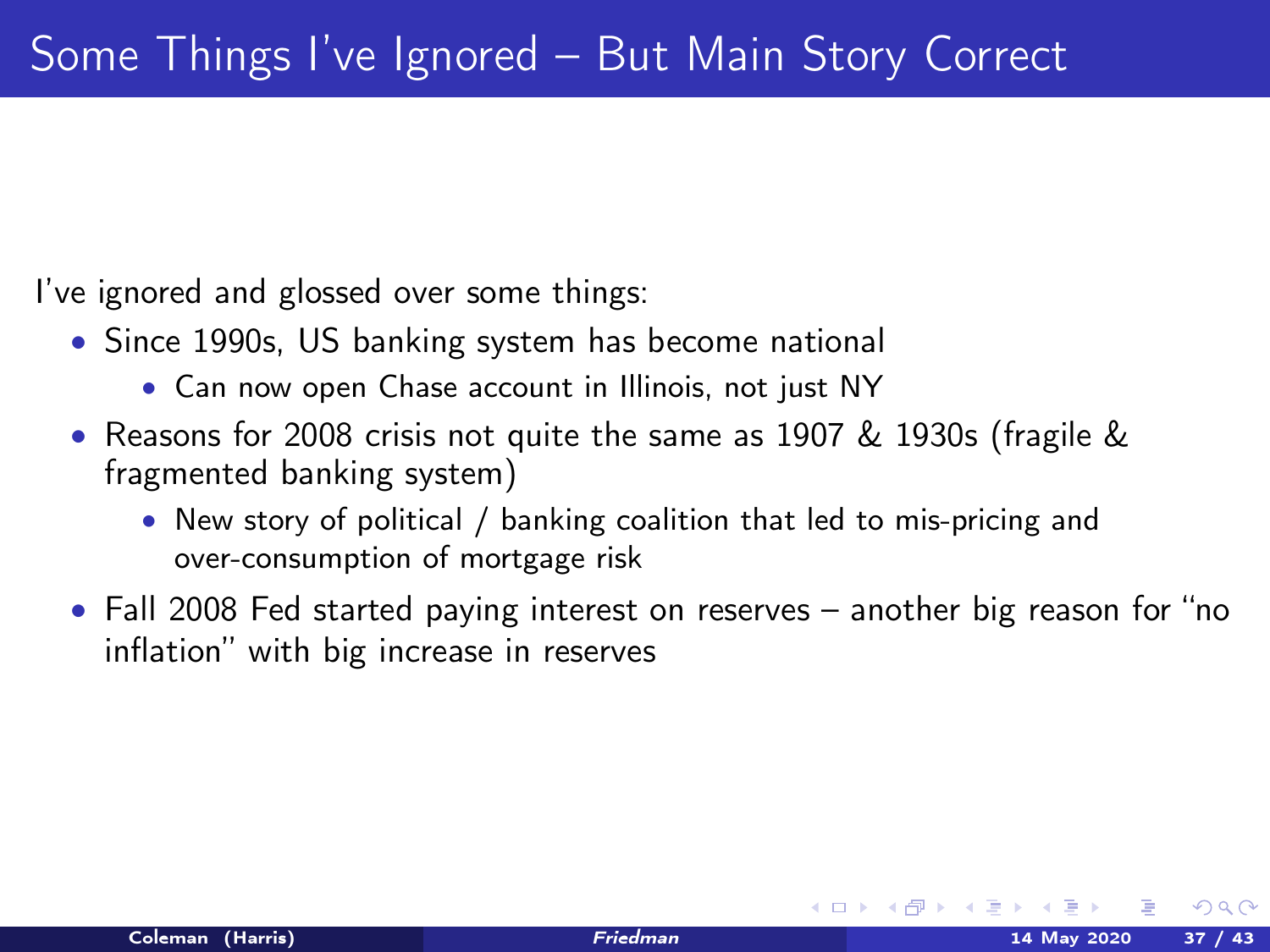#### <span id="page-42-0"></span>**1** [Introduction to Friedman's Economics](#page-3-0)

**2** [Quick View: Permanent Income & Natural Rate](#page-10-0)

**3 [Monetary History and Three Financial Crises](#page-13-0)** [Financial Crises are American as Apple Pie](#page-13-0) [Basics of Money and Banking](#page-18-0) [1907: Liquidity Crisis, NY Banks Restrict Convertibility](#page-23-0) [1913: Federal Reserve Founded](#page-29-0) [1930s: Federal Reserve Fails](#page-31-0) [1960s: Friedman & Schwartz Revise Monetary History, Educate the Fed](#page-35-0) [2008: Federal Reserve \(& Bernanke\) Save the Financial System](#page-38-0)

#### **4** [The Current Financial Crisis – Not a Banking Liquidity Crisis](#page-42-0)

K ロ ▶ K 何 ▶ K 手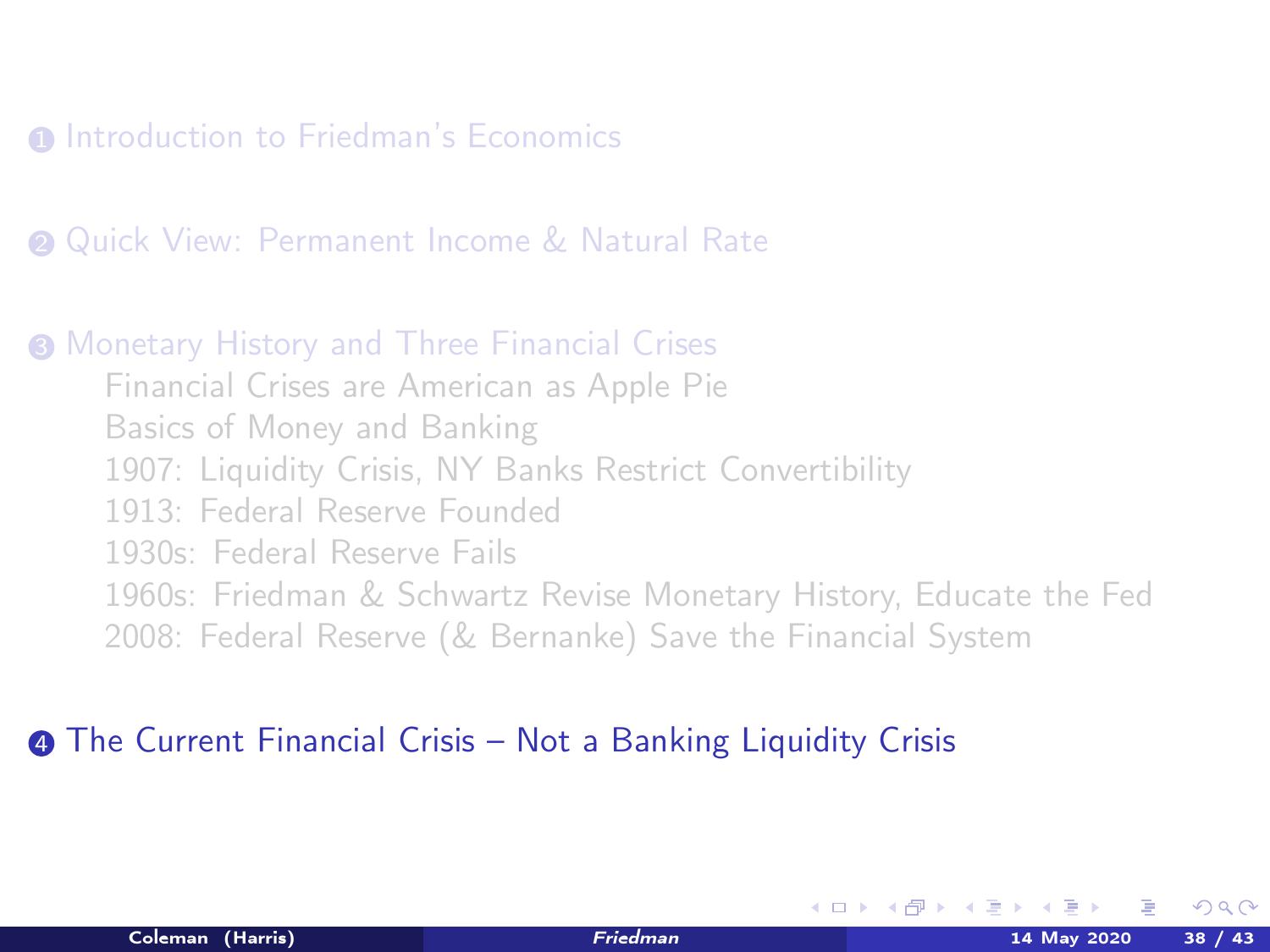Markets have been roiled – S&P index up and down most in 30 or 40 years But this is not 2008 – not a Banking Liquidity Crisis

• 2008 – due to mortgage debt and leverage in banking and household sectors

Now – a shock to US (and world) economy

- Everyone home, nobody working
- Stopping activity and destruction of output

Historically, the most damaging crises have been centered on money, banking, and the financial system

• Apart from wars – which also destroy output

See link at

[http://www.hilerun.org/econ/papers/FinCrisesThoughts\\_20200313.html](http://www.hilerun.org/econ/papers/FinCrisesThoughts_20200313.html)

or

[http://www.hilerun.org/econ/papers/FinCrisesThoughts\\_20200313.pdf](http://www.hilerun.org/econ/papers/FinCrisesThoughts_20200313.pdf)

 $\Omega$ 

メロメ メ都 メメ ミメ メ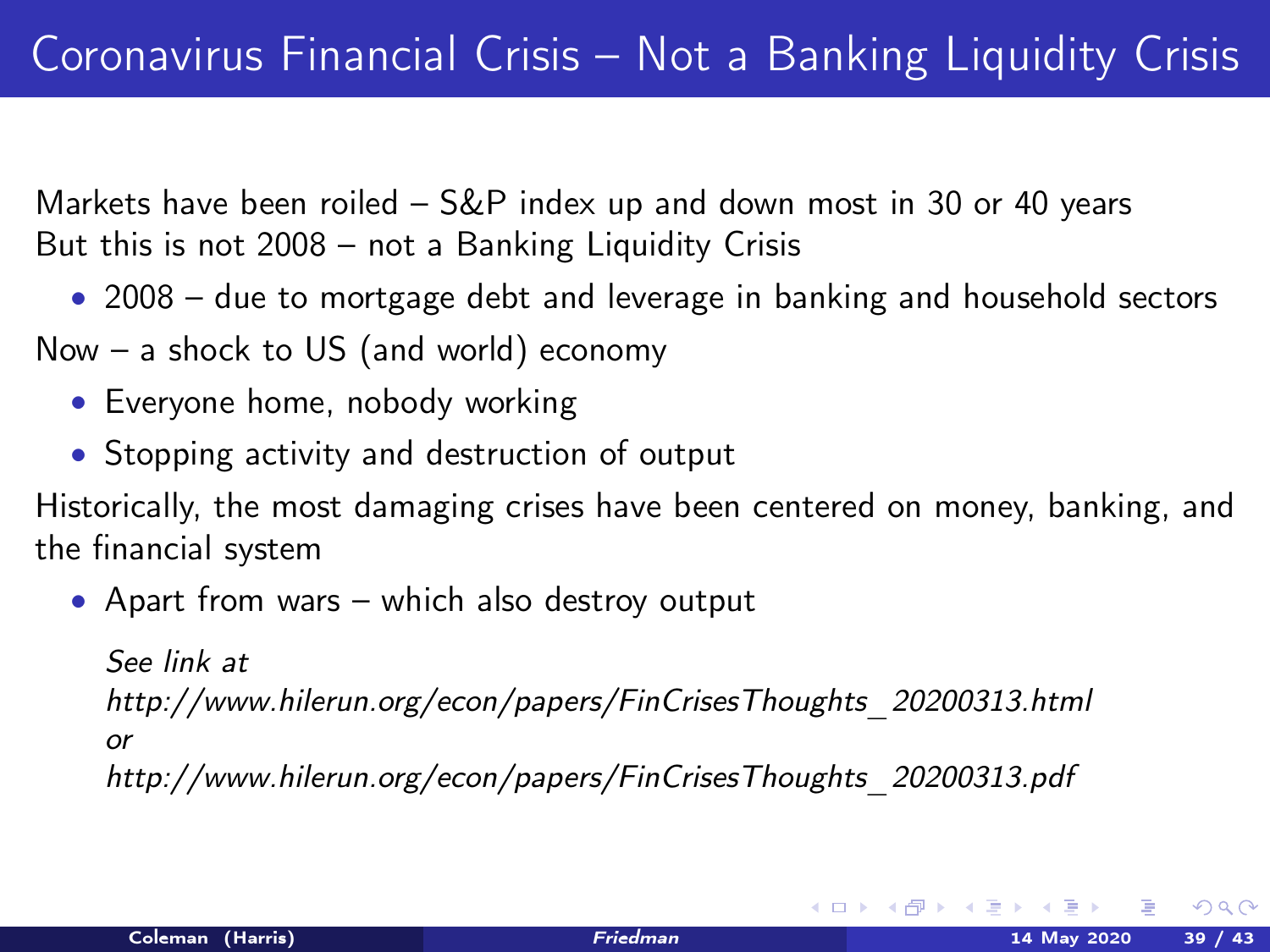## Machine Analogy – Coronavirus Destroying Output, Not the Machine

Think of economy as a well-oiled machine, with many parts working together Money and Banking are at the core – how and why the machine runs

- We don't recognize how important they are, because they usually work fine
- They are necessary for everything we do every transaction depends on money and banks
- When money & banking breaks, it's like sand in the gears everything stops
	- And it can take a long while to recover

2008: banking system started to freeze – risk that everything grinds to a halt Today is different – problem with parts of the machine – gathering together

• But the underlying money and banking system was not the original problem The money and banking system may get into trouble, but unlike 2008 it was not the source of the problem

 $\Omega$ 

**K ロ ト K 倒 ト K 差 ト K**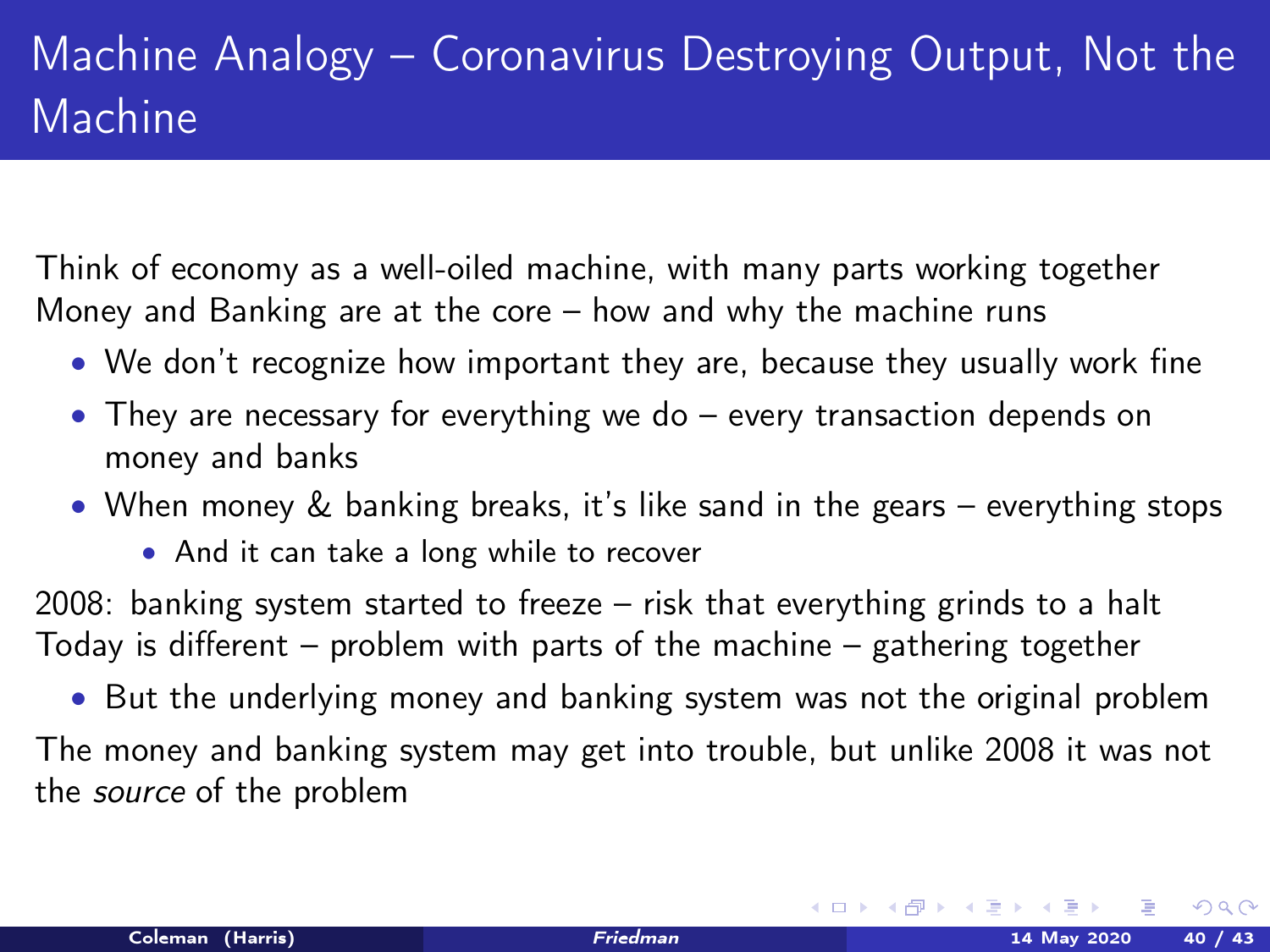Examining history of crises highlights severe damage when banking and monetary system malfunctions.

- 1907-08: Banking Liquidity Crisis: NY banks restrict convertibility
- 1920-21: Crash precipitated by Federal Reserve raising rates (not pandemic)
- 1930s: Great Depression, 1/3 of all banks in US shut

Associated with these financial crises, bad recessions – called "depressions" at the time

K ロ ▶ K 何 ▶ K 급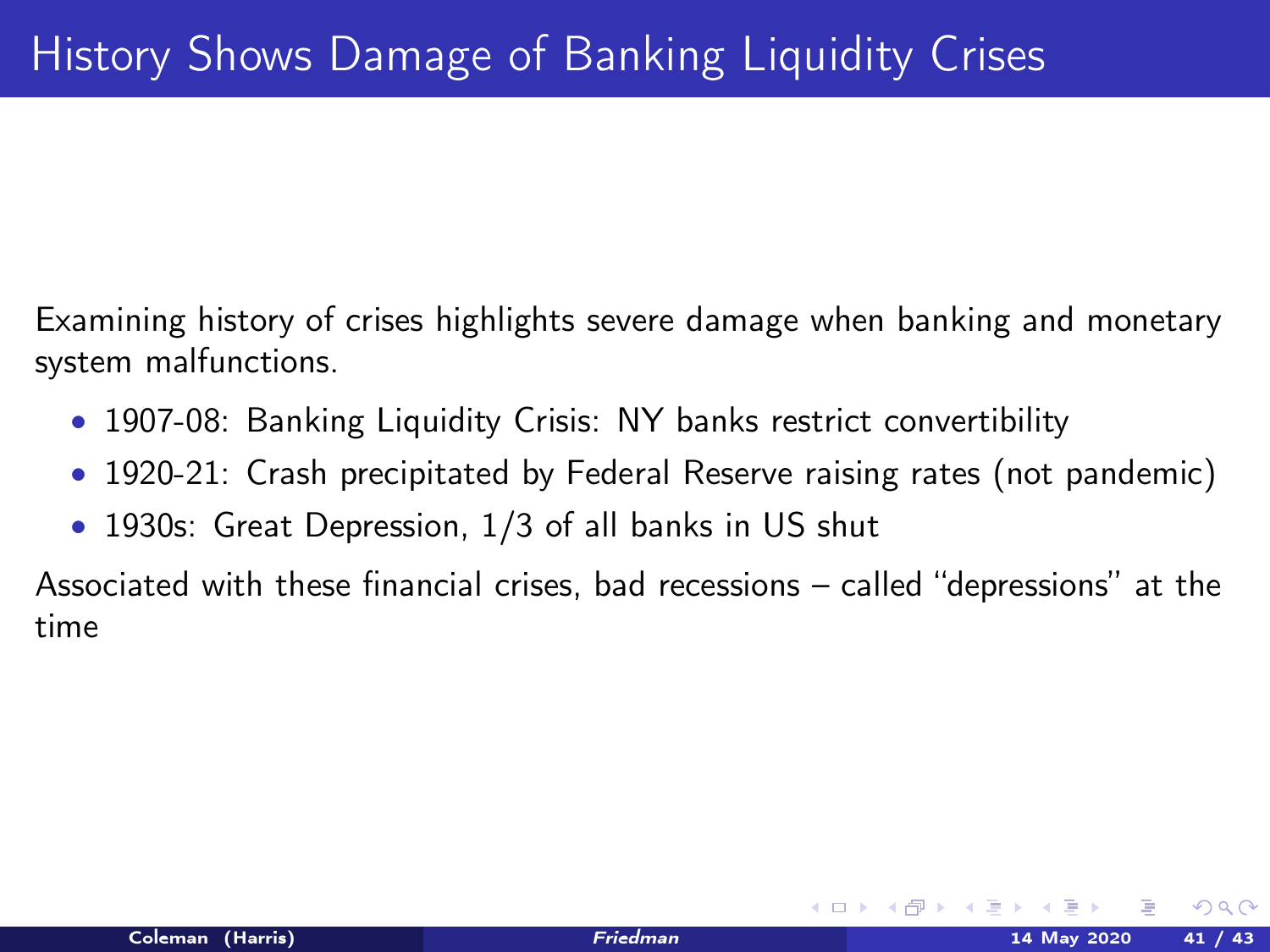Not at Banking Liquidity Crisis - at least for now

• Unemployment will be bad, recession really bad

But the causes are different than 2008 (or 1907 or 1930s)

• So we must be careful in looking back to those as guides

I suspect we may recover quickly after we figure out how to live with coronavirus

4 0 8 4

റെ